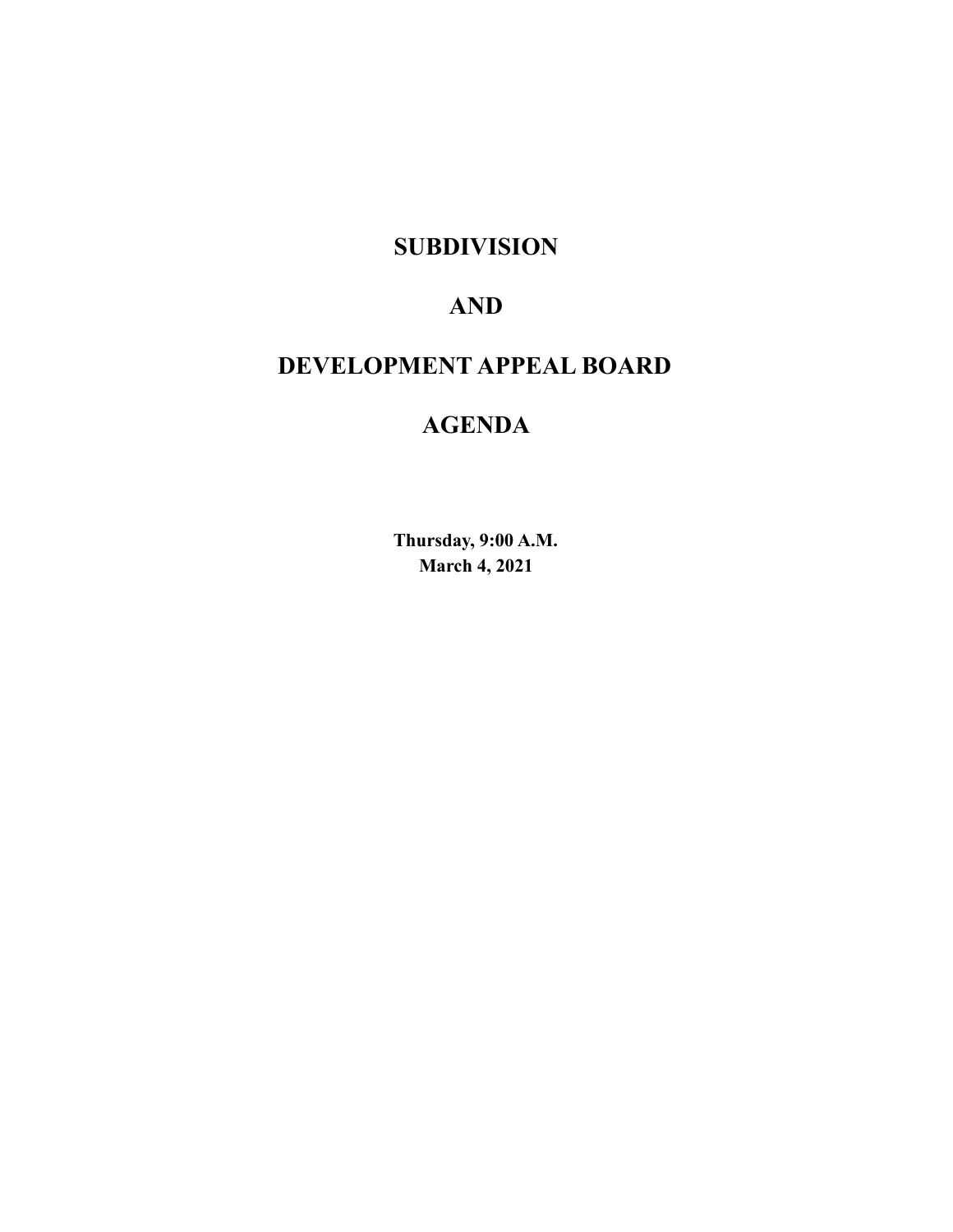| $\mathbf{I}$ | 9:00 A.M.    | SDAB-D-21-035   |                                                                                                                                                                       |
|--------------|--------------|-----------------|-----------------------------------------------------------------------------------------------------------------------------------------------------------------------|
|              |              |                 | To construct a Professional, Financial and Office<br>building and demolish the existing building on<br>site.                                                          |
|              |              |                 | 15716 - 100 Avenue NW<br>Project No.: 379821682-002                                                                                                                   |
| H            | 10:30 A.M.   | $SDAB-D-21-036$ |                                                                                                                                                                       |
|              |              |                 | To operate a Major Home Based Business -<br>General Contractor with storage of dump trailer in<br>yard (SAFEGUARD CONSTRUCTION<br>rear<br>LTD), expires Jan. 20, 2021 |
|              |              |                 | 8931 - 150 Street NW<br>Project No.: 380392546-001                                                                                                                    |
|              | <b>NOTE:</b> |                 | Unless otherwise stated, all references to "Section numbers" in this Agenda<br>refer to the authority under the Edmonton Zoning Bylaw 12800.                          |

## **SUBDIVISION AND DEVELOPMENT APPEAL BOARD**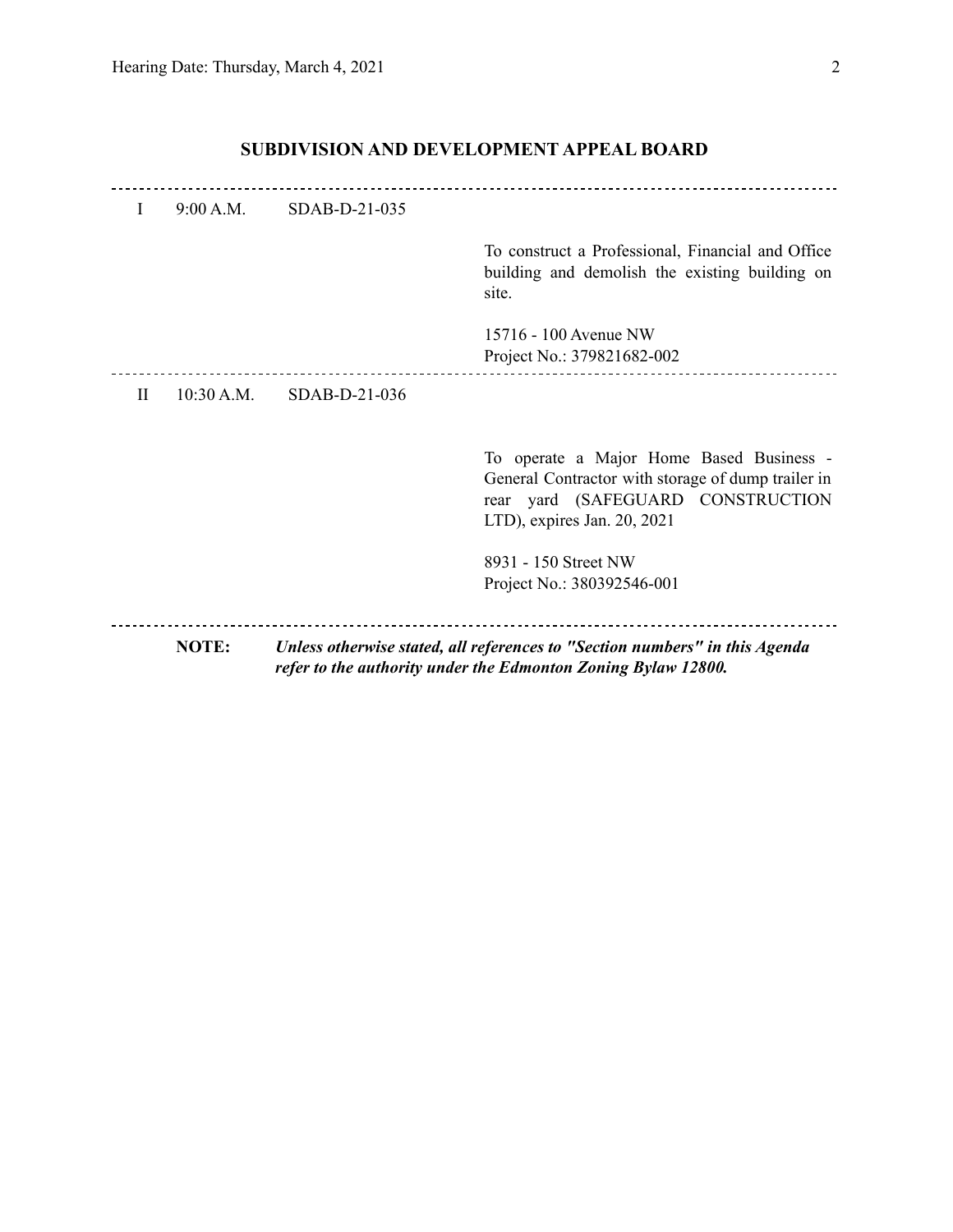#### ITEM I: 9:00 A.M. **FILE: SDAB-D-21-035**

| AN APPEAL FROM THE DECISION OF THE DEVELOPMENT OFFICER |                                                                                                       |  |  |  |
|--------------------------------------------------------|-------------------------------------------------------------------------------------------------------|--|--|--|
| <b>APPELLANT:</b>                                      |                                                                                                       |  |  |  |
| <b>APPLICATION NO.:</b>                                | 379821682-002                                                                                         |  |  |  |
| <b>APPLICATION TO:</b>                                 | Construct a Professional, Financial and Office building<br>and demolish the existing building on site |  |  |  |
| <b>DECISION OF THE</b><br>DEVELOPMENT AUTHORITY:       | Refused                                                                                               |  |  |  |
| <b>DECISION DATE:</b>                                  | January 28, 2021                                                                                      |  |  |  |
| <b>DATE OF APPEAL:</b>                                 | February 3, 2021                                                                                      |  |  |  |
| MUNICIPAL DESCRIPTION<br>OF SUBJECT PROPERTY:          | 15716 - 100 Avenue NW                                                                                 |  |  |  |
| <b>LEGAL DESCRIPTION:</b>                              | Plan 6798ET Blk 1C Lot 11                                                                             |  |  |  |
| ZONE:                                                  | DC2.347 Site Specific Development Control Provision                                                   |  |  |  |
| <b>OVERLAY:</b>                                        | N/A                                                                                                   |  |  |  |
| <b>STATUTORY PLAN:</b>                                 | Jasper Place Area Redevelopment Plan                                                                  |  |  |  |
|                                                        |                                                                                                       |  |  |  |

### *Grounds for Appeal*

The Appellant provided the following reasons for appealing the decision of the Development Authority:

> The City's Development Officer refused this DP application for the following reasons:

1. Landscaping shall consist of a berm with an average height of 1 m and planting modules containing three deciduous (a minimum of 8.5 cm in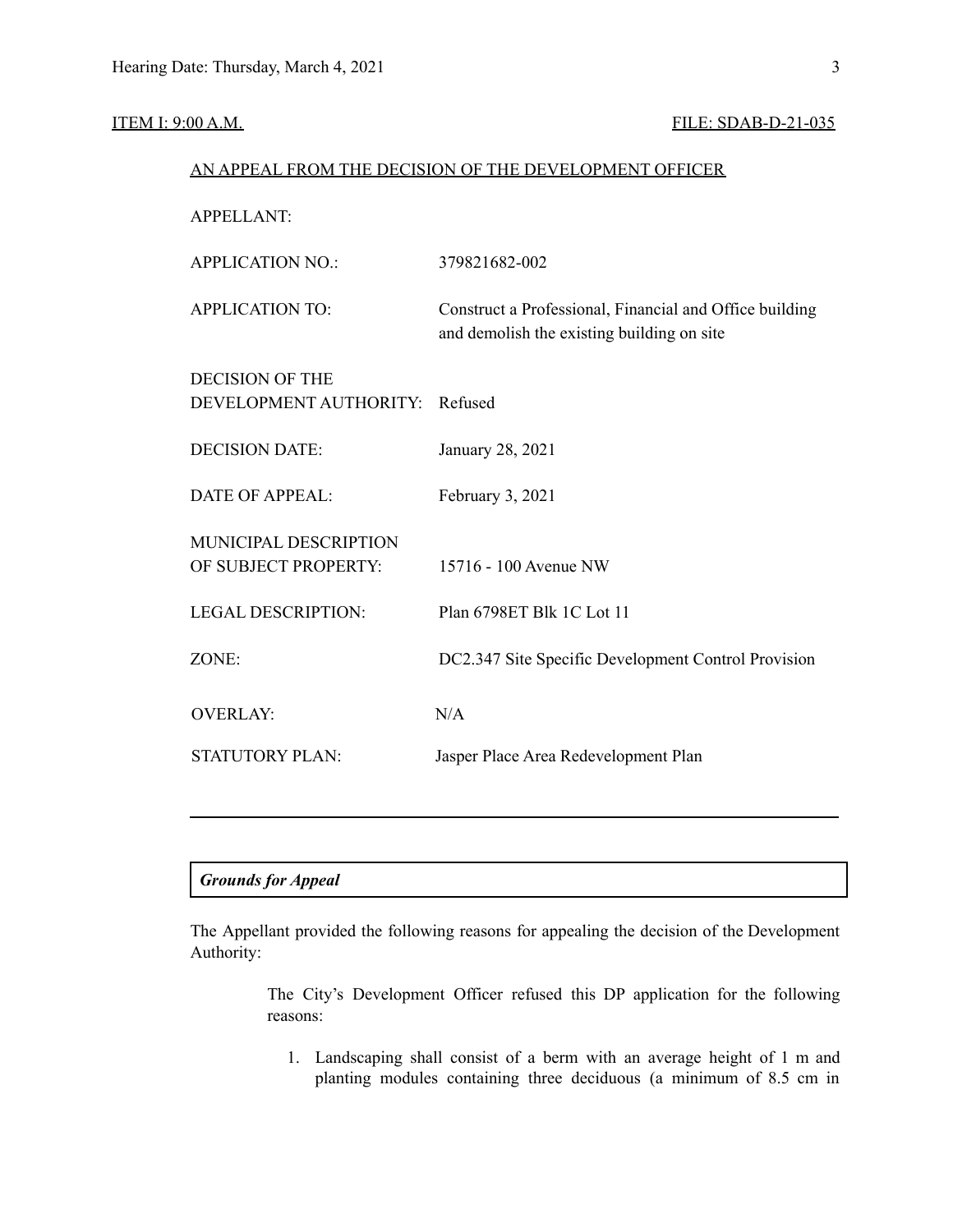caliper), two evergreen trees (a minimum of 2.5 m in height) and 10 shrubs per module. Proposed: No berm is proposed, contrary to Section DC2.347.f

We had been working with the landscape officer Kassaundra, and provided the trees and shrubs as required. Due to the very small front setback area, Kassaundra agrees that it is hard to put a berm there. She has approved this variance. Below is her comment:

**"Considering this and given the small available space, required number of trees and walkways, I think the berm isn't feasible and this is something we could vary the requirement on. It can be removed from the plan."**

2. Parking deficiency: Section 66A.8 (LUB 5996) requires: 3.4 parking spaces per 100 sq.m. Proposed total Floor Area: 510 sq.m. Required parking spaces:18

Proposed parking spaces: 4 Deficient by: 14 Parking Spaces

The City had removed the parking requirement in Edmonton since last year. The only reason that this variance is included is because it is DC zoning. The total floor area is 510 sm, but if we minus the stairs and MECH/ELEC room, the office area is only 460 sm. 16 parking required, and we provide 8 (4 parking  $+4$ ) tandem for employee. This project is next to the arterial roads Stoney Plain Rd and 100 Ave, as well as the Transit Ave 156 St. There are many bus routes along these roads. The future lrt station is just one block away. There are existing roadside parking along 100 Ave. Also we have provided 15 bike racks for bike riders, way more than the City's requirements. The Development officer Hailee advises that she can approve this variance.

3. The site shall be designed in such a manner that primary access is obtained from 100 Avenue, however, access through the site, from 100 Avenue to the lane, shall not be allowed. Proposed: the primary access obtained from rear lane instead of 100 Avenue, contrary to Section DC2.347.4.i.

This is the key item for this project's application, and the reason that we need to submit this appeal application. There are many hardship that we can't have the access from 100 Ave for this lot:

- 1) This site is very small and narrow, (15m wide) we had tried the option of putting the vehicle access from the front (see attached option for reference) and found that it is very inefficient: The access has to be at the southeast side because the existing light pole near the middle, the access can't be wide and it too close to the access of neighboring apartment.
- 2) The transportation department advises that even with this option, we still need to relocate the light pole, because it needs to maintain minimum 1.5m from the proposed access, and the client is responsible to the cost.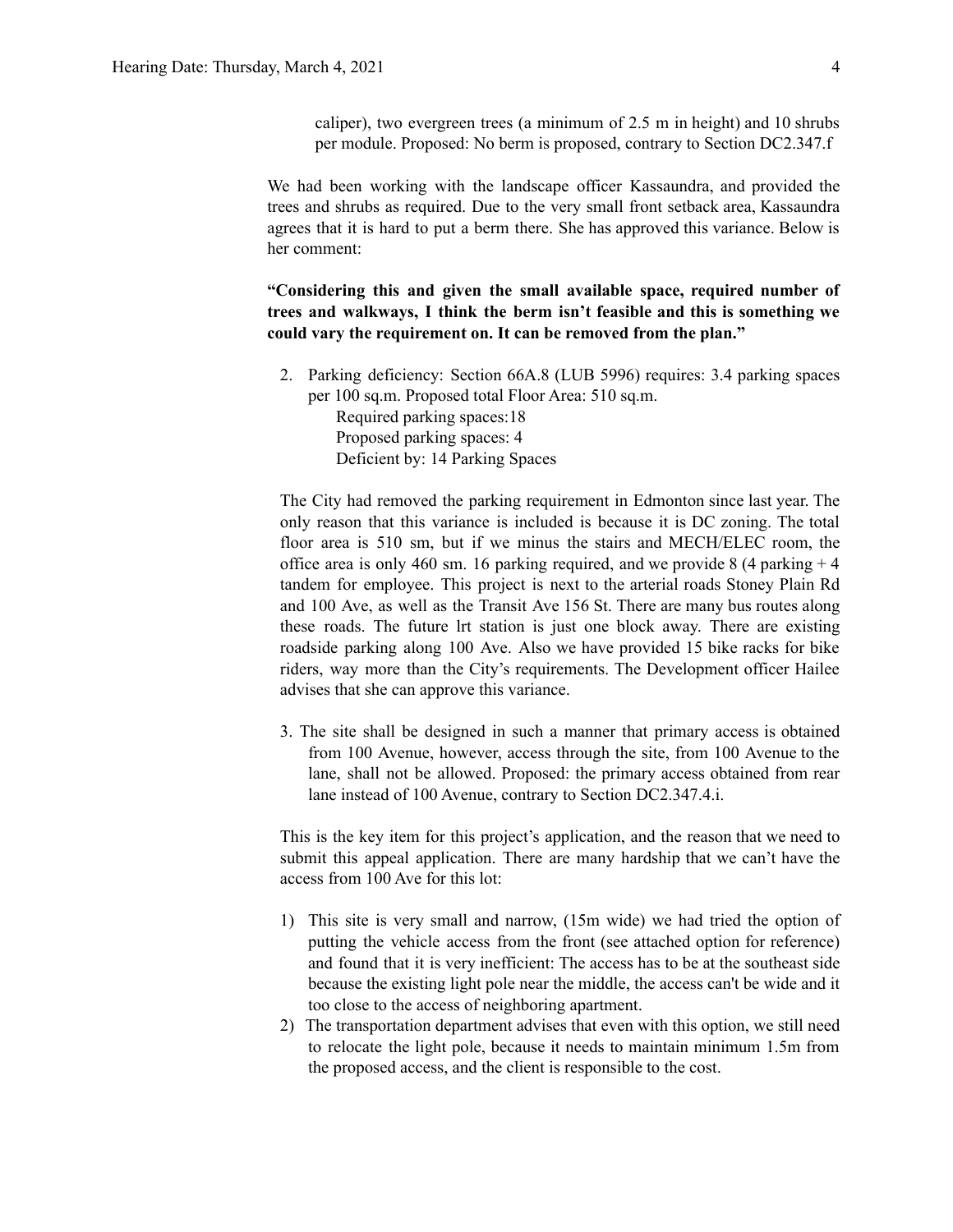- 3) Since the parking stall and inside driveway can't be in the front setback, we can only have 3 parking stalls in front, however we need to eliminate 2 existing road side parking.
- 4) The majority of the front area is driveway and parking stalls, there is no enough space for the landscape trees and shrubs required by the zoning bylaw.
- 5) The building is setback too much and hidden by neighboring building and trees, which conflicts to the City's Main Street Overlay
- 6) The existing building doesn't have vehicle access from 100 Ave, the newly built neighboring 15802 building also has the vehicle access and parking lot from the back lane.

The Development officer and Transportation officer also understand the hardship, they said that our property should be together with the neighboring property to the east, but for some reason the apartment development only use the large east lot and leave our small lot as it is. The officer also suggests if we can use the apartment's existing entry to access our property. However the client prefers not to use the neighboring apartment's access because it takes time to get the neighbor's approval of the easement (even if they agree to), and he feels uncomfortable to rely on other's property for own access. If the neighbor changes their plan in the future, we will lose our access.

The City's officers acknowledge all these hardships and they understand the situation, they have tried their best and talked to the principle / supervisor to see if the variance could be granted. However since the DC zoning doesn't allow the Development officer approve the access from 100 Ave variance, they will have to reject the application and let us try the appeal.

#### *General Matters*

#### **Appeal Information:**

The *Municipal Government Act*, RSA 2000, c M-26 states the following:

#### **Grounds for Appeal**

**685(1)** If a development authority

- (a) fails or refuses to issue a development permit to a person,
- (b) issues a development permit subject to conditions, or
- (c) issues an order under section 645,

the person applying for the permit or affected by the order under section 645 may appeal to the subdivision and development appeal board.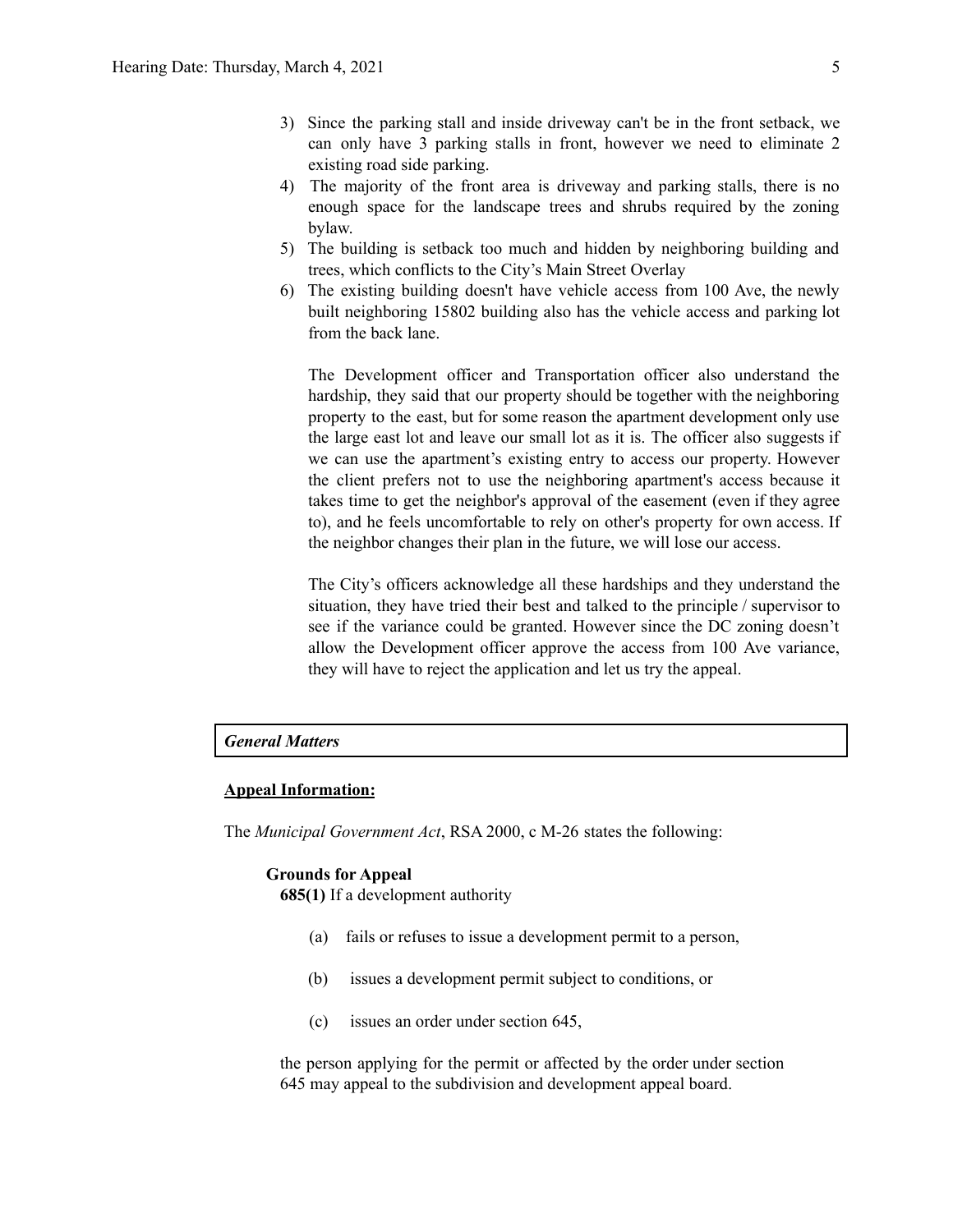**(2)** In addition to an applicant under subsection (1), any person affected by an order, decision or development permit made or issued by a development authority may appeal to the subdivision and development appeal board.

#### **Appeals**

**686(1)** A development appeal to a subdivision and development appeal board is commenced by filing a notice of the appeal, containing reasons, with the board,

- (a) in the case of an appeal made by a person referred to in section 685(1)
	- (i) with respect to an application for a development permit,
		- (A) within 21 days after the date on which the written decision is given under section 642, or
		- (B) if no decision is made with respect to the application within the 40-day period, or within any extension of that period under section 684, within 21 days after the date the period or extension expires,
		- or
	- (ii) with respect to an order under section 645, within 21 days after the date on which the order is made, or
- (b) in the case of an appeal made by a person referred to in section 685(2), within 21 days after the date on which the notice of the issuance of the permit was given in accordance with the land use bylaw.

**685(4)** Despite subsections (1), (2) and (3), if a decision with respect to a development permit application in respect of a direct control district

- $(a)$  ...
- (b) is made by a development authority, the appeal is limited to whether the development authority followed the directions of council, and if the subdivision and development appeal board finds that the development authority did not follow the directions it may, in accordance with the directions, substitute its decision for the development authority's decision.

Section 2 of the *Edmonton Zoning Bylaw* concerning Repeal, Enactment and Transition Procedures states the following: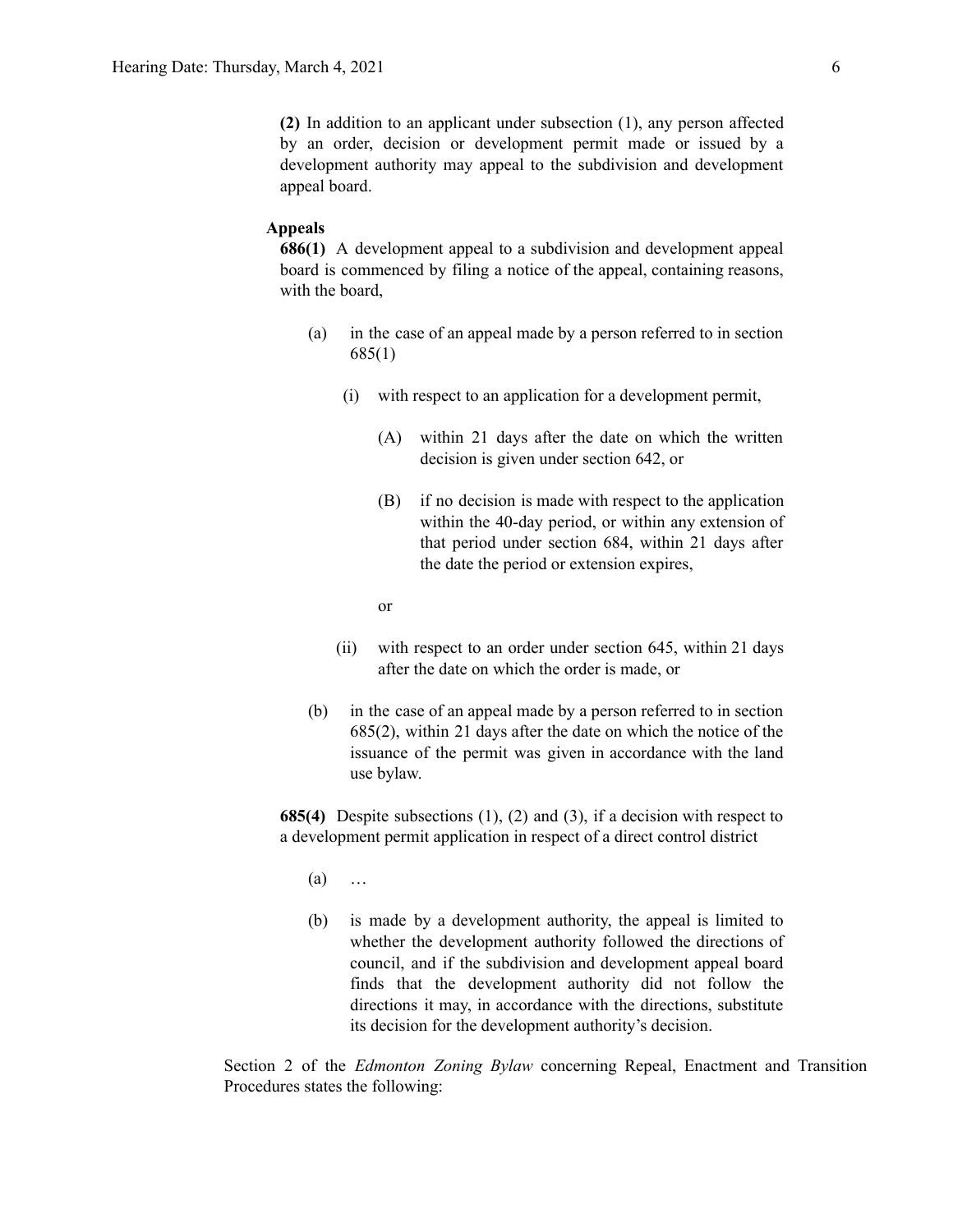- 2.4 Subject only to the provisions in the Municipal Government Act respecting legal non-conforming Uses and notwithstanding the effect it may have on rights, vested or otherwise, the provisions of this Bylaw govern from the Effective Date onward. In particular, no application for a Development Permit shall be evaluated under the procedural or substantive provisions of the previous Land Use Bylaw after the Effective Date, even if the application was received before the Effective Date.
- …
- 2.6 Any Direct Control Districts that were in effect immediately prior to the Effective date are hereby deemed to continue in full force and effect and are hereby incorporated into Part IV of this Bylaw.
- 2.7 Unless there is an explicit statement to the contrary in a Direct Control District or Provision, any reference in a Direct Control District or Direct Control Provision to a land use bylaw shall be deemed to be a reference to the land use bylaw that was in effect at the time of the creation of the Direct Control District or Provision.

At the time of the creation of the subject Direct Control Site, the City of Edmonton Land Use Bylaw 5996 was in effect. An Alberta Court of Appeal decision in Parkdale-Cromdale Community League Association v. Edmonton (City), 2007 ABCA 309 concluded that section 2.7 of the Edmonton Zoning Bylaw only applies if there is an express cross-reference in a Direct Control Bylaw passed before 2001 to a provision of the old Land Use Bylaw. In the absence of an express reference in the Direct Control Bylaw to the Land Use Bylaw 5996, it does not prevail over section 2.4 of the Edmonton Zoning Bylaw.

### **General Provisions from the DC2.347 Site Specific Development Control Provision ("DC2"):**

Under DC2.347.3.m, **Professional, Financial and Office** is a **Listed Use** in the **DC2**.

DC2.347.1 states that the **General Purpose** of the **DC2** is:

To establish a Site Specific Development Control District that will accommodate mixed use development with a range of general business uses on the main floor and residential uses above in accordance with the 100 Avenue Planning Study. This district will contain site development regulations that will ensure compatibility with existing and future land uses as well as the function of roadways adjacent to the site.

#### **General Provisions from the** *Edmonton Zoning Bylaw 12800***:**

Under section 7.4(42), **Professional, Financial and Office Support Services** means: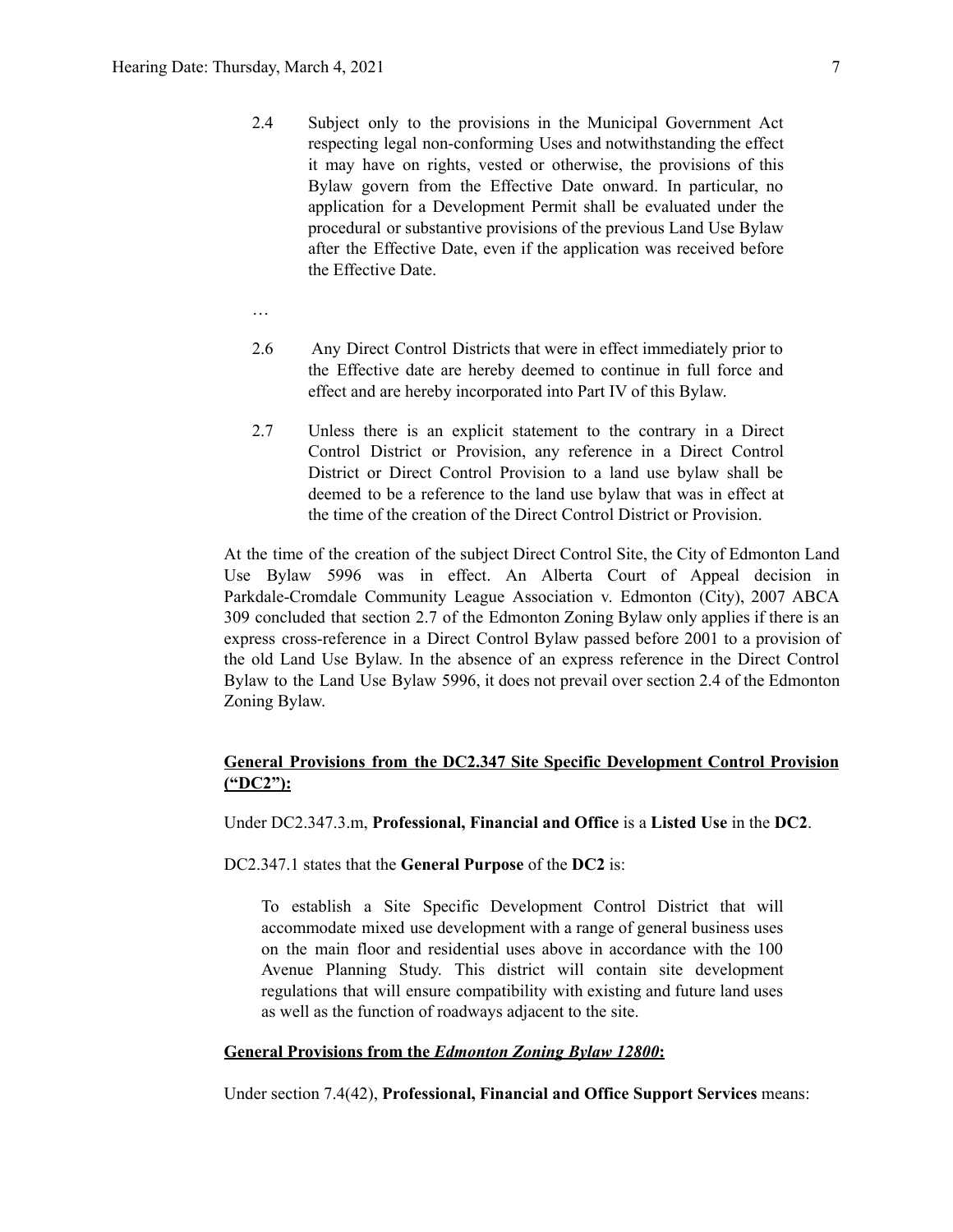development primarily used for the provision of professional, management, administrative, consulting, and financial services, but does not include Health Services or Government Services. Typical Uses include: the offices of lawyers, accountants, engineers, and architects; offices for real estate and insurance firms; clerical, secretarial, employment, telephone answering, and similar office support services; and banks, credit unions, loan offices and similar financial Uses.

#### *Primary Access*

DC2.347.4(i) states:

The site shall be designed in such a manner that primary access is obtained from 100 Avenue, however, access through the site, from 100 Avenue to the lane, shall not be allowed.

#### **Development Officer's Determination**

**1. Section DC2.347.4.i: The site shall be designed in such a manner that primary access is obtained from 100 Avenue, however, access through the site, from 100 Avenue to the lane, shall not be allowed.**

**Proposed: the primary access obtained from rear lane instead of 100 Avenue, contrary to Section DC2.347.4.i.**

[unedited]

#### *Landscaping*

DC2.347.4.f states:

A minimum landscaped front yard of 4.5 m shall be provided. Landscaping shall consist of a berm with an average height of 1 m and planting modules containing three deciduous (a minimum of 8.5 cm in calliper), two evergreen trees (a minimum of 2.5 m in height) and 10 shrubs per module. Such modules may be a maximum of 15 m in length and be arranged so that no more than 6 m of open space exists between each module. Large existing trees will be saved where possible.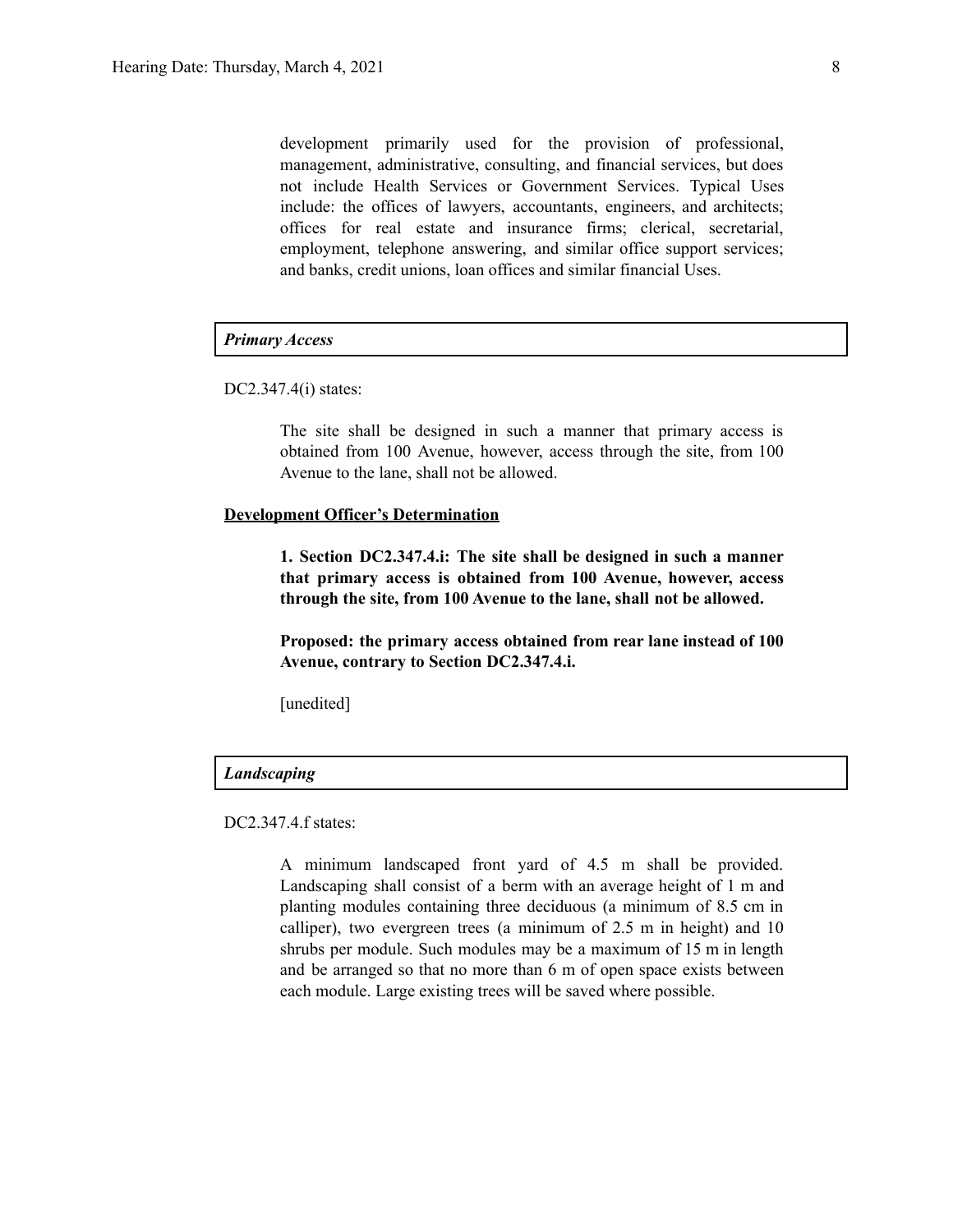#### **Development Officer's Determination**

**2. Section DC2.347.4.f: Landscaping shall consist of a berm with an average height of 1 m and planting modules containing three deciduous (a minimum of 8.5 cm in caliper), two evergreen trees (a minimum of 2.5 m in height) and 10 shrubs per module.**

**Proposed: No berm is proposed, contrary to Section DC2.347.f.**

[unedited]

#### *Parking*

DC2.347.4.q states:

Development in this district shall be evaluated with respect to compliance with the General Development Regulations of Sections 50 to 79 inclusive, of the Land Use Bylaw.

DC2.347.4(r) states:

The Development Officer may grant relaxation to Sections 50-79 of the Land Use Bylaw and the provisions of this district, if in his opinion, such a variance would be in keeping with the general purpose of this District and would not affect the amenities, use and enjoyment of neighbouring properties.

#### **Development Officer's Determination**

**3. Section DC2.347.4.q: Development in this district shall be evaluated with respect to compliance with the General Development Regulations of Sections 50 to 79 inclusive, of the Land Use Bylaw as of Jun 20, 1994.**

**Parking shall be based on Section 66A.8 of the Edmonton Land Use Bylaw 5996**

**Section 66A.8 (LUB 5996) requires: 3.4 parking spaces per 100 sq.m.**

**Proposed total Floor Area: 510 sq.m. Required parking spaces:18 Proposed parking spaces: 4 Deficient by: 14 Parking Spaces**

**Note: Tandem parking spaces are not included in the minimum number of parking space pursuant to Section 66.4, which states that adequate access to an exit from individual parking spaces shall be**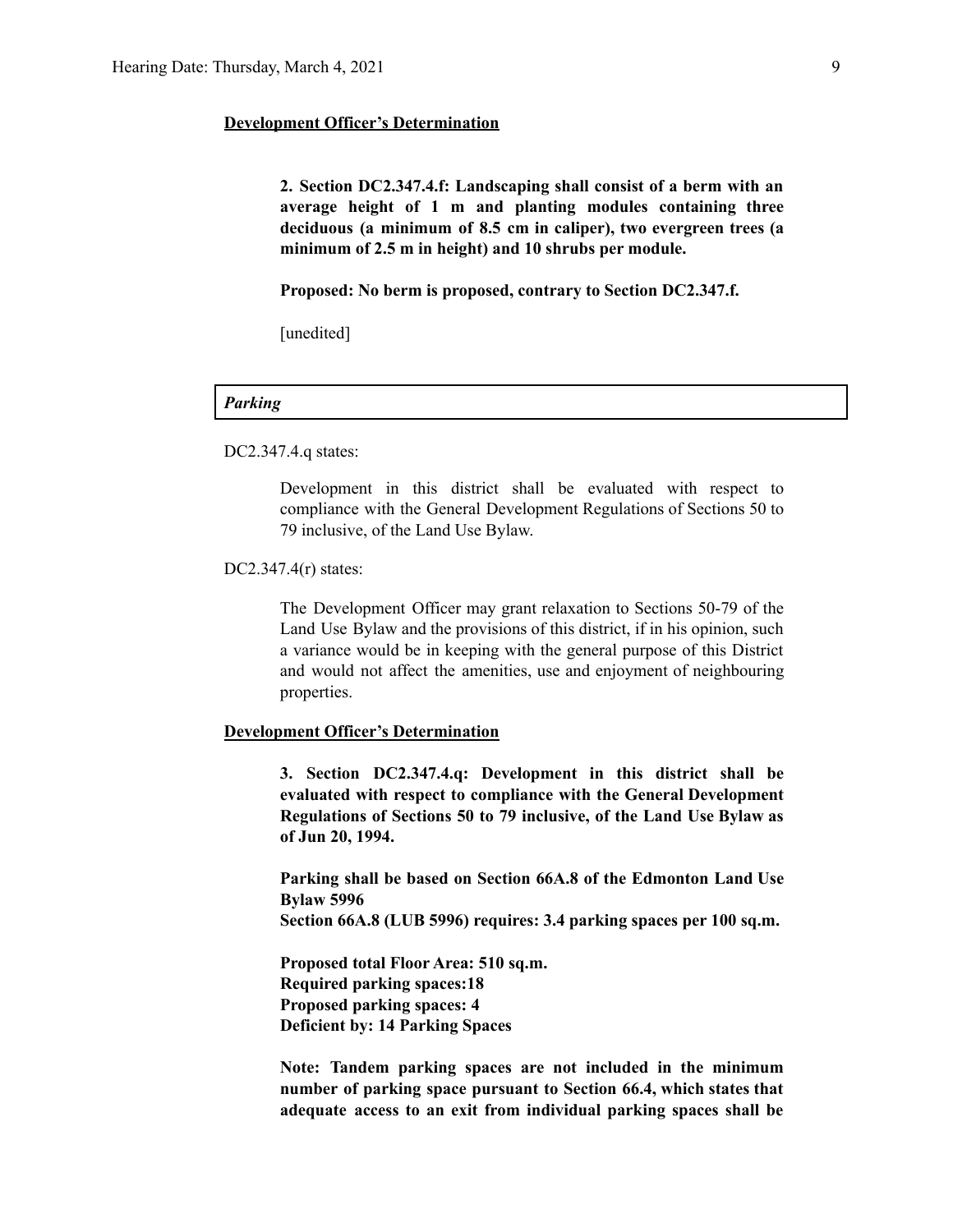**provided to the satisfaction of the Development Officer be means of unobstructed maneuvering aisles except where tandem parking is permitted by this bylaw. Tandem parking spaces are not permitted.**

[unedited]

### Notice to Applicant/Appellant

**\_\_\_\_\_\_\_\_\_\_\_\_\_\_\_\_\_\_\_\_\_\_\_\_\_\_\_\_\_\_\_\_\_\_\_\_\_\_\_\_\_\_\_\_\_\_\_\_\_\_\_\_\_\_\_\_\_\_\_\_\_\_\_\_\_\_\_\_\_\_\_\_\_\_\_**

Provincial legislation requires that the Subdivision and Development Appeal Board issue its official decision in writing within fifteen days of the conclusion of the hearing.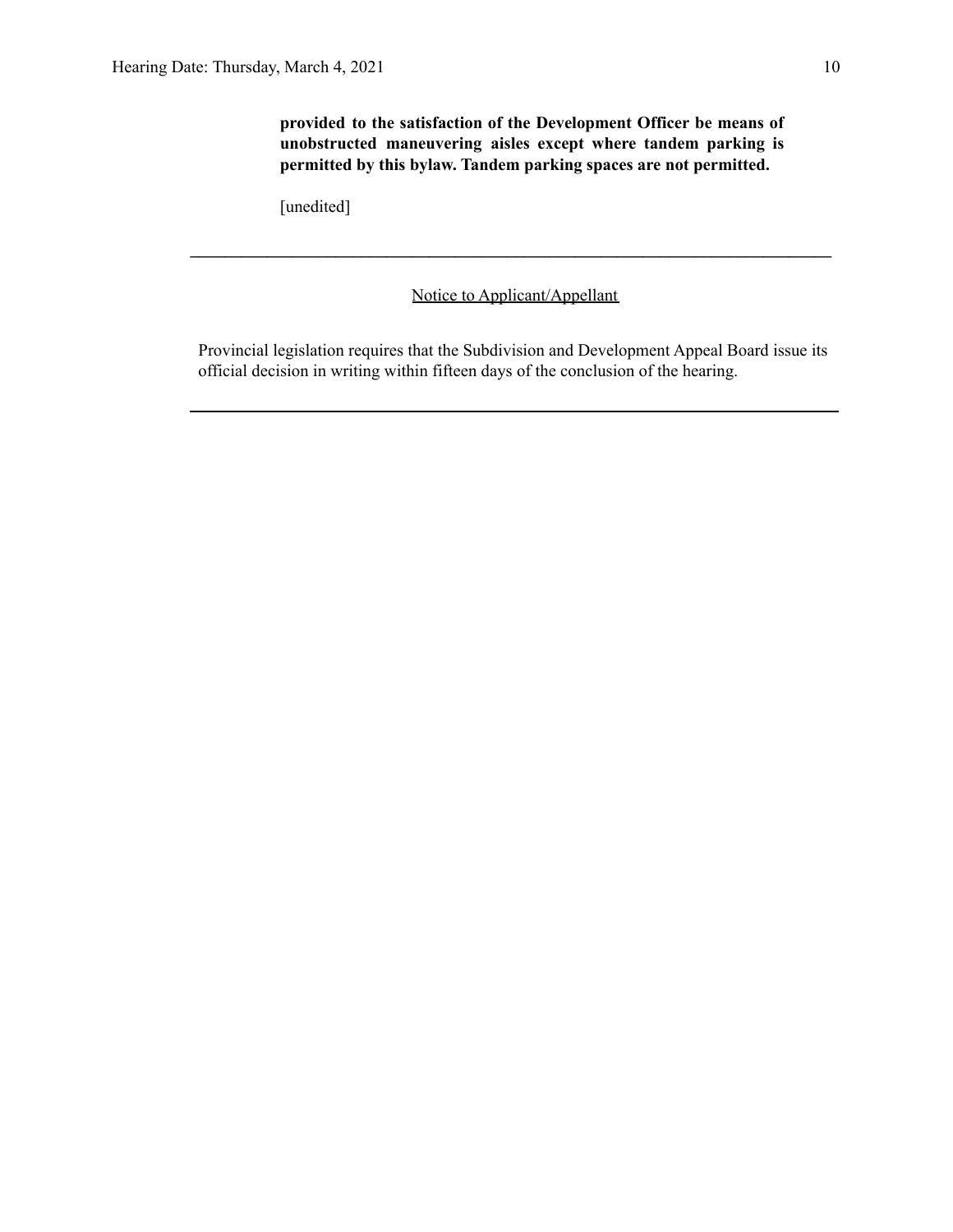|                                                                                                                                                                                                                                                                                                                                                                                                    | Project Number: 379821682-002<br><b>Application Date:</b><br>DEC 01, 2020             |  |  |  |  |  |
|----------------------------------------------------------------------------------------------------------------------------------------------------------------------------------------------------------------------------------------------------------------------------------------------------------------------------------------------------------------------------------------------------|---------------------------------------------------------------------------------------|--|--|--|--|--|
| <b>Edmonton</b>                                                                                                                                                                                                                                                                                                                                                                                    | January 28, 2021 at 12:52 PM<br>Printed:<br><b>Application for</b><br>Page:<br>1 of 2 |  |  |  |  |  |
| <b>Major Development Permit</b>                                                                                                                                                                                                                                                                                                                                                                    |                                                                                       |  |  |  |  |  |
| This document is a Development Permit Decision for the development application described below.                                                                                                                                                                                                                                                                                                    |                                                                                       |  |  |  |  |  |
| <b>Applicant</b><br>Property Address(es) and Legal Description(s)                                                                                                                                                                                                                                                                                                                                  |                                                                                       |  |  |  |  |  |
| 15716 - 100 AVENUE NW<br>Plan 6798ET Blk 1C Lot 11                                                                                                                                                                                                                                                                                                                                                 |                                                                                       |  |  |  |  |  |
|                                                                                                                                                                                                                                                                                                                                                                                                    |                                                                                       |  |  |  |  |  |
|                                                                                                                                                                                                                                                                                                                                                                                                    |                                                                                       |  |  |  |  |  |
|                                                                                                                                                                                                                                                                                                                                                                                                    |                                                                                       |  |  |  |  |  |
| <b>Scope of Application</b>                                                                                                                                                                                                                                                                                                                                                                        |                                                                                       |  |  |  |  |  |
| To construct a Professional, Financial and Office building and demolish the existing building on site.                                                                                                                                                                                                                                                                                             |                                                                                       |  |  |  |  |  |
| <b>Permit Details</b>                                                                                                                                                                                                                                                                                                                                                                              |                                                                                       |  |  |  |  |  |
| <b>Class of Permit:</b>                                                                                                                                                                                                                                                                                                                                                                            | Contact Person:                                                                       |  |  |  |  |  |
| Gross Floor Area (sq.m.): 509.76                                                                                                                                                                                                                                                                                                                                                                   | Lot Grading Needed?: N                                                                |  |  |  |  |  |
| New Sewer Service Required: Y<br>Site Area (sq. m.): 631.46                                                                                                                                                                                                                                                                                                                                        | NumberOfMainFloorDwellings:<br>Stat. Plan Overlay/Annex Area: (none)                  |  |  |  |  |  |
| <b>Development Application Decision</b>                                                                                                                                                                                                                                                                                                                                                            |                                                                                       |  |  |  |  |  |
| Refused                                                                                                                                                                                                                                                                                                                                                                                            |                                                                                       |  |  |  |  |  |
| Issue Date: Jan 28, 2021<br><b>Development Authority: XU, HAILEE</b>                                                                                                                                                                                                                                                                                                                               |                                                                                       |  |  |  |  |  |
| <b>Reason for Refusal</b><br>1. Section DC2.347.4.i: The site shall be designed in such a manner that primary access is obtained from 100 Avenue, however,<br>access through the site, from 100 Avenue to the lane, shall not be allowed.<br>Proposed: the primary access obtained from rear lane instead of 100 Avenue, contrary to Section DC2.347.4.i.                                          |                                                                                       |  |  |  |  |  |
| 2. Section DC2.347.4.f: Landscaping shall consist of a berm with an average height of 1 m and planting modules containing three<br>deciduous (a minimum of 8.5 cm in caliper), two evergreen trees (a minimum of 2.5 m in height) and 10 shrubs per module.<br>Proposed: No berm is proposed, contrary to Section DC2.347.f.                                                                       |                                                                                       |  |  |  |  |  |
| 3. Section DC2.347.4.q: Development in this district shall be evaluated with respect to compliance with the General Development<br>Regulations of Sections 50 to 79 inclusive, of the Land Use Bylaw as of Jun 20, 1994.                                                                                                                                                                           |                                                                                       |  |  |  |  |  |
| Parking shall be based on Section 66A.8 of the Edmonton Land Use Bylaw 5996                                                                                                                                                                                                                                                                                                                        |                                                                                       |  |  |  |  |  |
| Section 66A.8 (LUB 5996) requires: 3.4 parking spaces per 100 sq.m.<br>Proposed total Floor Area: 510 sq.m.                                                                                                                                                                                                                                                                                        |                                                                                       |  |  |  |  |  |
| Required parking spaces:18                                                                                                                                                                                                                                                                                                                                                                         |                                                                                       |  |  |  |  |  |
| Proposed parking spaces: 4<br>Deficient by: 14 Parking Spaces                                                                                                                                                                                                                                                                                                                                      |                                                                                       |  |  |  |  |  |
| Note: Tandem parking spaces are not included in the minimum number of parking space pursuant to Section 66.4, which states that<br>adequate access to an exit from individual parking spaces shall be provided to the satisfaction of the Development Officer be means<br>of unobstructed maneuvering aisles except where tandem parking is permitted by this bylaw. Tandem parking spaces are not |                                                                                       |  |  |  |  |  |
| permitted.                                                                                                                                                                                                                                                                                                                                                                                         |                                                                                       |  |  |  |  |  |
|                                                                                                                                                                                                                                                                                                                                                                                                    |                                                                                       |  |  |  |  |  |
|                                                                                                                                                                                                                                                                                                                                                                                                    |                                                                                       |  |  |  |  |  |
| THIS IS NOT A PERMIT                                                                                                                                                                                                                                                                                                                                                                               |                                                                                       |  |  |  |  |  |
|                                                                                                                                                                                                                                                                                                                                                                                                    |                                                                                       |  |  |  |  |  |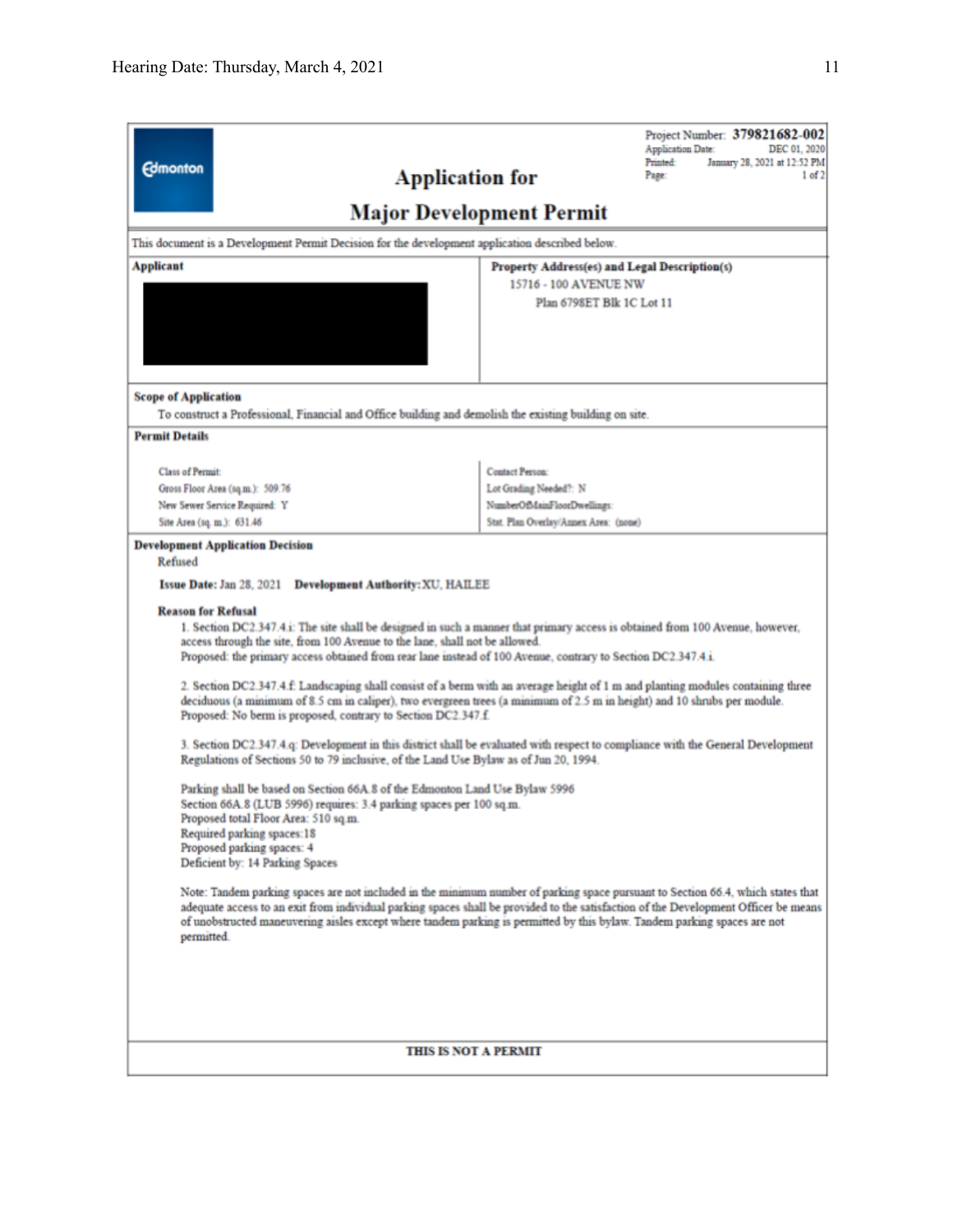| <b>Edmonton</b>                                                                                                                                                                                          |                                 | <b>Application for</b> |                 | <b>Application Date:</b><br>Printed:<br>Page: | Project Number: 379821682-002<br>DEC 01, 2020<br>January 28, 2021 at 12:52 PM<br>$2$ of $2$ |  |  |
|----------------------------------------------------------------------------------------------------------------------------------------------------------------------------------------------------------|---------------------------------|------------------------|-----------------|-----------------------------------------------|---------------------------------------------------------------------------------------------|--|--|
|                                                                                                                                                                                                          | <b>Major Development Permit</b> |                        |                 |                                               |                                                                                             |  |  |
| <b>Rights of Appeal</b><br>The Applicant has the right of appeal within 21 days after the date on which the decision is made, as outlined in Section 683<br>through 689 of the Municipal Government Act. |                                 |                        |                 |                                               |                                                                                             |  |  |
| Fees                                                                                                                                                                                                     |                                 |                        |                 |                                               |                                                                                             |  |  |
|                                                                                                                                                                                                          | <b>Fee Amount</b>               | <b>Amount Paid</b>     | Receipt#        | <b>Date Paid</b>                              |                                                                                             |  |  |
| Sanitary Sewer Trunk Fund 2012+                                                                                                                                                                          | \$540.14                        | \$540.14               | 03735801043J001 | Dec 15, 2020                                  |                                                                                             |  |  |
| Major Dev. Application Fee                                                                                                                                                                               | \$981.00                        | \$981.00               | 03344102202E001 | Dec 07, 2020                                  |                                                                                             |  |  |
| Dev. Application Fee for GFA<br>Total GST Amount:                                                                                                                                                        | \$100.00<br>\$0.00              | \$100.00               | 03344102202E001 | Dec 07, 2020                                  |                                                                                             |  |  |
| <b>Totals for Permit:</b>                                                                                                                                                                                | \$1,621.14                      | \$1,621.14             |                 |                                               |                                                                                             |  |  |
|                                                                                                                                                                                                          |                                 | THIS IS NOT A PERMIT   |                 |                                               |                                                                                             |  |  |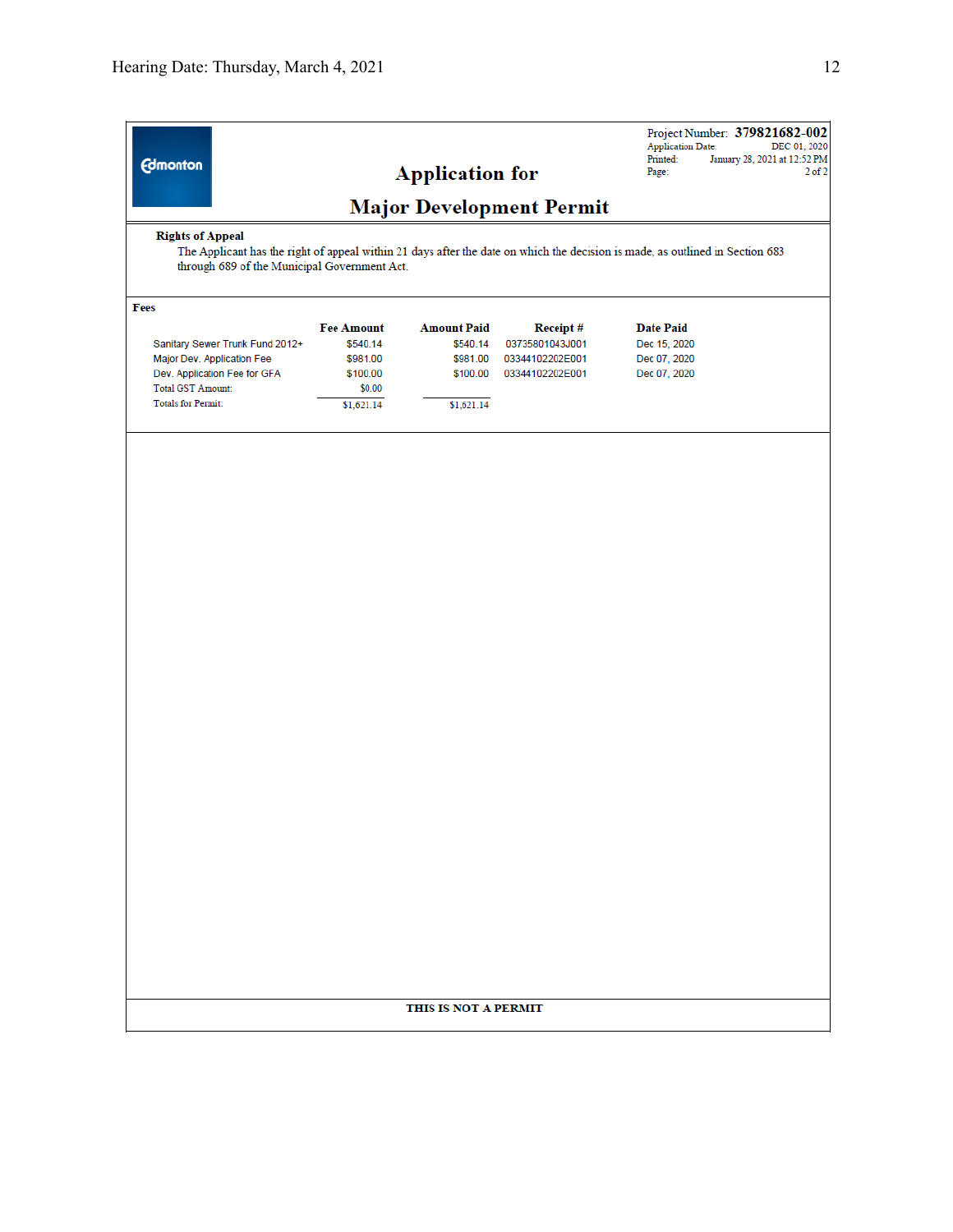

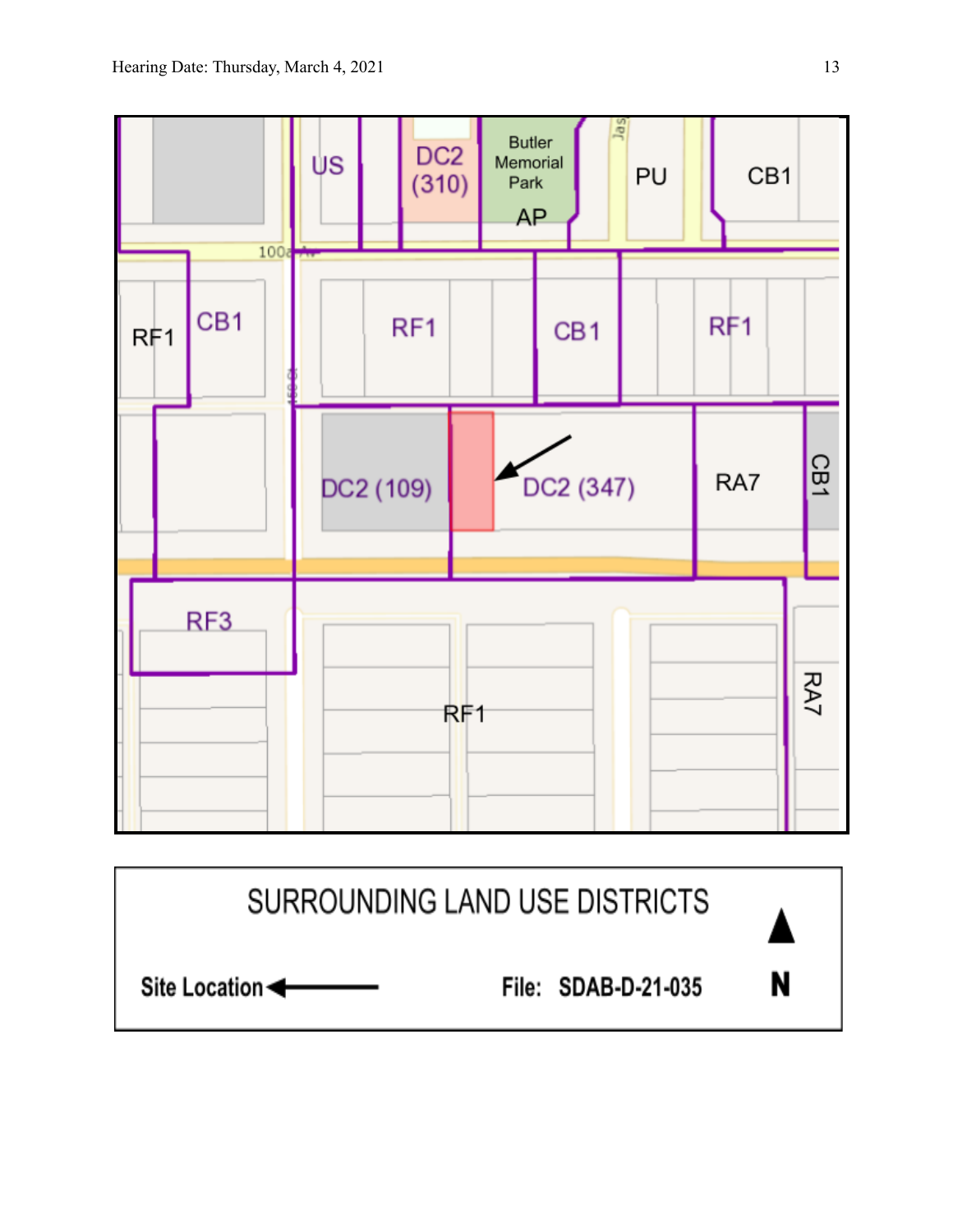## ITEM II: 10:30 A.M. FILE: SDAB-D-21-036

| TWO APPEALS FROM THE DECISION OF THE DEVELOPMENT OFFICER |                                                                                                                                                                 |  |  |  |
|----------------------------------------------------------|-----------------------------------------------------------------------------------------------------------------------------------------------------------------|--|--|--|
| <b>APPELLANT NO. 1:</b>                                  |                                                                                                                                                                 |  |  |  |
| <b>APPELLANT NO. 2:</b>                                  |                                                                                                                                                                 |  |  |  |
| <b>APPLICATION NO.:</b>                                  | 380392546-001                                                                                                                                                   |  |  |  |
| <b>APPLICATION TO:</b>                                   | Operate a Major Home Based Business - General<br>Contractor with storage of dump trailer in rear yard<br>(SAFEGUARD CONSTRUCTION LTD), expires Jan. 20,<br>2021 |  |  |  |
| <b>DECISION OF THE</b><br>DEVELOPMENT AUTHORITY:         | Approved with Conditions                                                                                                                                        |  |  |  |
| <b>DECISION DATE:</b>                                    | January 20, 2021                                                                                                                                                |  |  |  |
| <b>DATE OF APPEALS:</b>                                  | February 3, 2021 and February 5, 2021                                                                                                                           |  |  |  |
| <b>NOTIFICATION PERIOD:</b>                              | January 26, 2021 through February 16, 2021                                                                                                                      |  |  |  |
| <b>RESPONDENT:</b>                                       |                                                                                                                                                                 |  |  |  |
| MUNICIPAL DESCRIPTION<br>OF SUBJECT PROPERTY:            | 8931 - 150 Street NW                                                                                                                                            |  |  |  |
| <b>LEGAL DESCRIPTION:</b>                                | Plan 3235KS Blk 2 Lot 18                                                                                                                                        |  |  |  |
| ZONE:                                                    | (RF1) Single Detached Residential Zone                                                                                                                          |  |  |  |
| <b>OVERLAY:</b>                                          | Mature Neighbourhood Overlay                                                                                                                                    |  |  |  |
| STATUTORY PLAN:                                          | N/A                                                                                                                                                             |  |  |  |
|                                                          |                                                                                                                                                                 |  |  |  |

*Grounds for Appeal*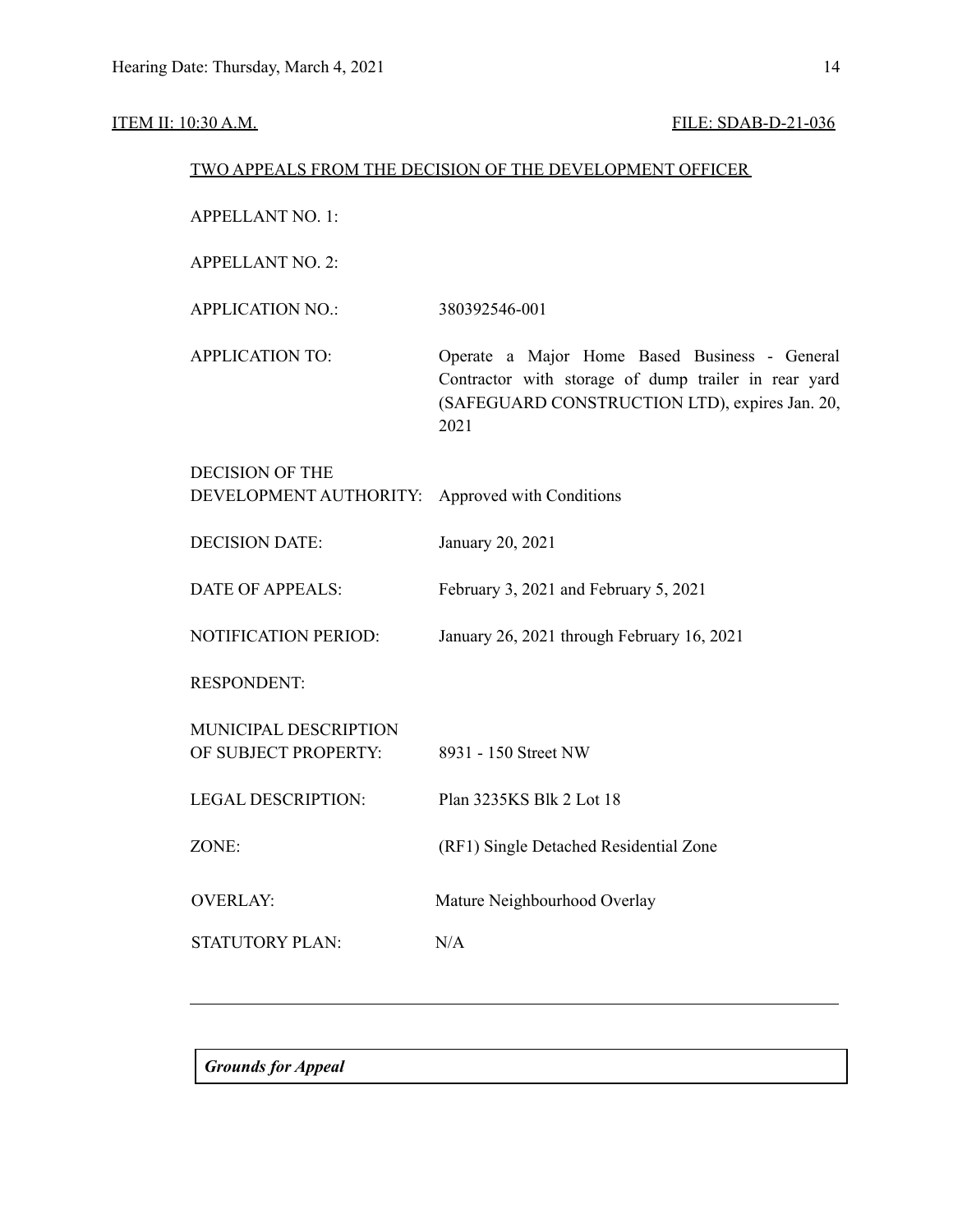The Appellants provided the following reasons for appealing the decision of the Development Authority:

#### APPELLANT NO. 1: G. & B. Wiens:

The current Development permit, for temporary storage of a dump trailer, increases the use of the rear yard which already includes one pickup truck, an ambulance style cube van, a storage tent and a "lean to" constructed against the tent that is right against the side yard fence. Additionally, between the narrow configuration of the alley and the rear yard access gates location and configuration, to enter or exit 8931 150th street's rear yard with either a vehicle or a vehicle towing a trailer, has required the driver to regularly use the condominium parking lot across the alley. This was very evident when this private condo parking lot was closed for total reconstruction for the benefit of the property owners of 8930 149th street.

#### APPELLANT NO. 2: M. Morrison:

The backyard of the property for which the permit was issued is already quite full of vehicles, temporary shelters etc. The owners of this property drives his old converted ambulance onto our property as is which is something we are seeking to put a stop to as our parking lot was just removed and totally reconstructed last summer and is NOT designed for such vehicles. This is also Private Property and should be respected as such. It concerns me greatly as to place a dump trailer or storage bin in the backyard at 8931-150th would require driving on our property to place and remove the trailer or bin due to the current state and set up of the yard in question. The photos I have included will support how this yard is not properly set up to accommodate this without intruding on the property of others, in this case, 8930-149th street. I do NOT wish this to go forth.

#### *General Matters*

#### **Appeal Information:**

The *Municipal Government Act*, RSA 2000, c M-26 states the following:

#### **Grounds for Appeal**

**685(1)** If a development authority

- (a) fails or refuses to issue a development permit to a person,
- (b) issues a development permit subject to conditions, or
- (c) issues an order under section 645,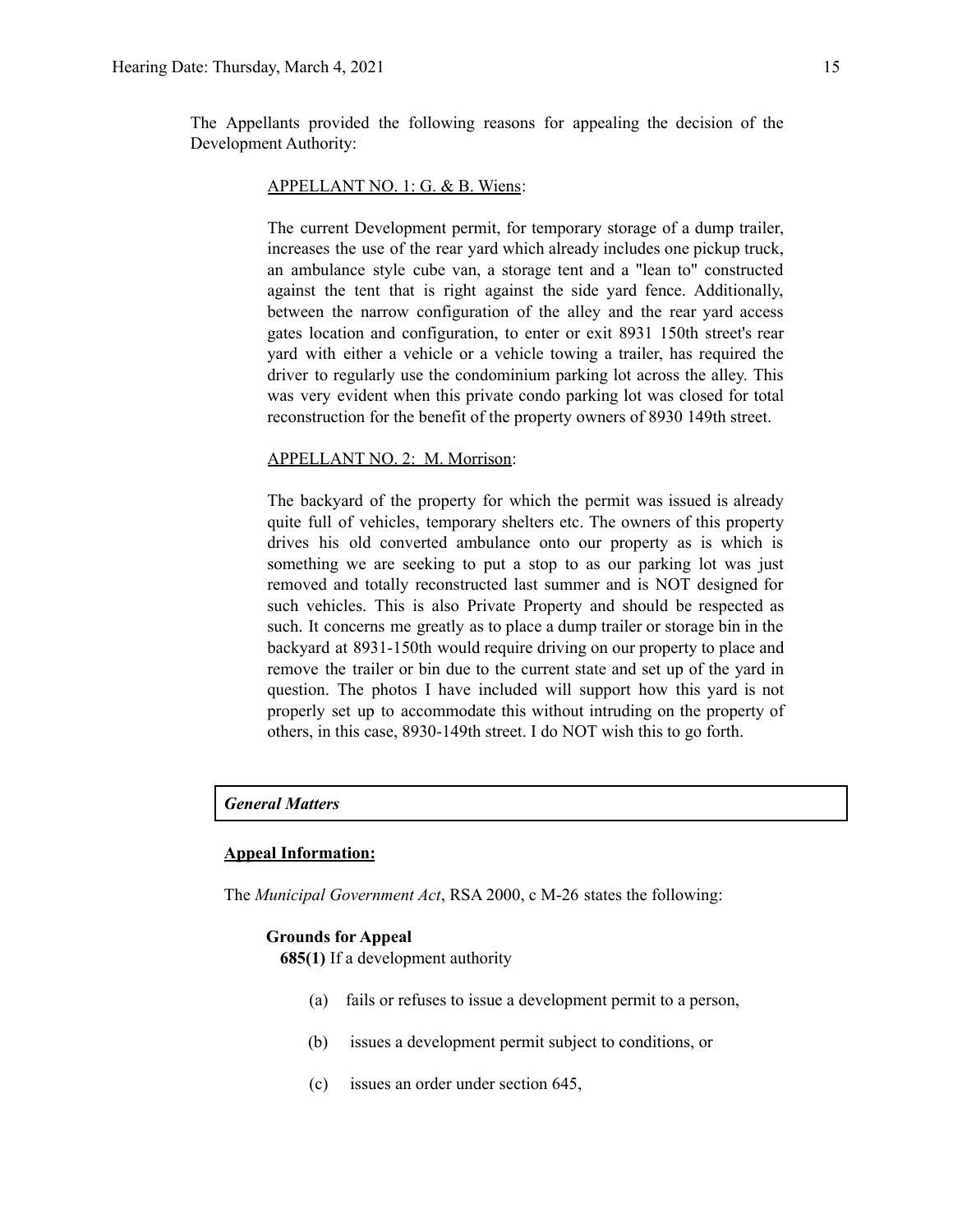the person applying for the permit or affected by the order under section 645 may appeal to the subdivision and development appeal board.

**(2)** In addition to an applicant under subsection (1), any person affected by an order, decision or development permit made or issued by a development authority may appeal to the subdivision and development appeal board.

#### **Appeals**

**686(1)** A development appeal to a subdivision and development appeal board is commenced by filing a notice of the appeal, containing reasons, with the board,

- (a) in the case of an appeal made by a person referred to in section 685(1)
	- (i) with respect to an application for a development permit,
		- (A) within 21 days after the date on which the written decision is given under section 642, or
		- (B) if no decision is made with respect to the application within the 40-day period, or within any extension of that period under section 684, within 21 days after the date the period or extension expires,
		- or
	- (ii) with respect to an order under section 645, within 21 days after the date on which the order is made, or
- (b) in the case of an appeal made by a person referred to in section 685(2), within 21 days after the date on which the notice of the issuance of the permit was given in accordance with the land use bylaw.

#### **Hearing and Decision**

**687(3)** In determining an appeal, the subdivision and development appeal board

…

- (a.1) must comply with the land use policies;
- (a.2) subject to section 638, must comply with any applicable statutory plans;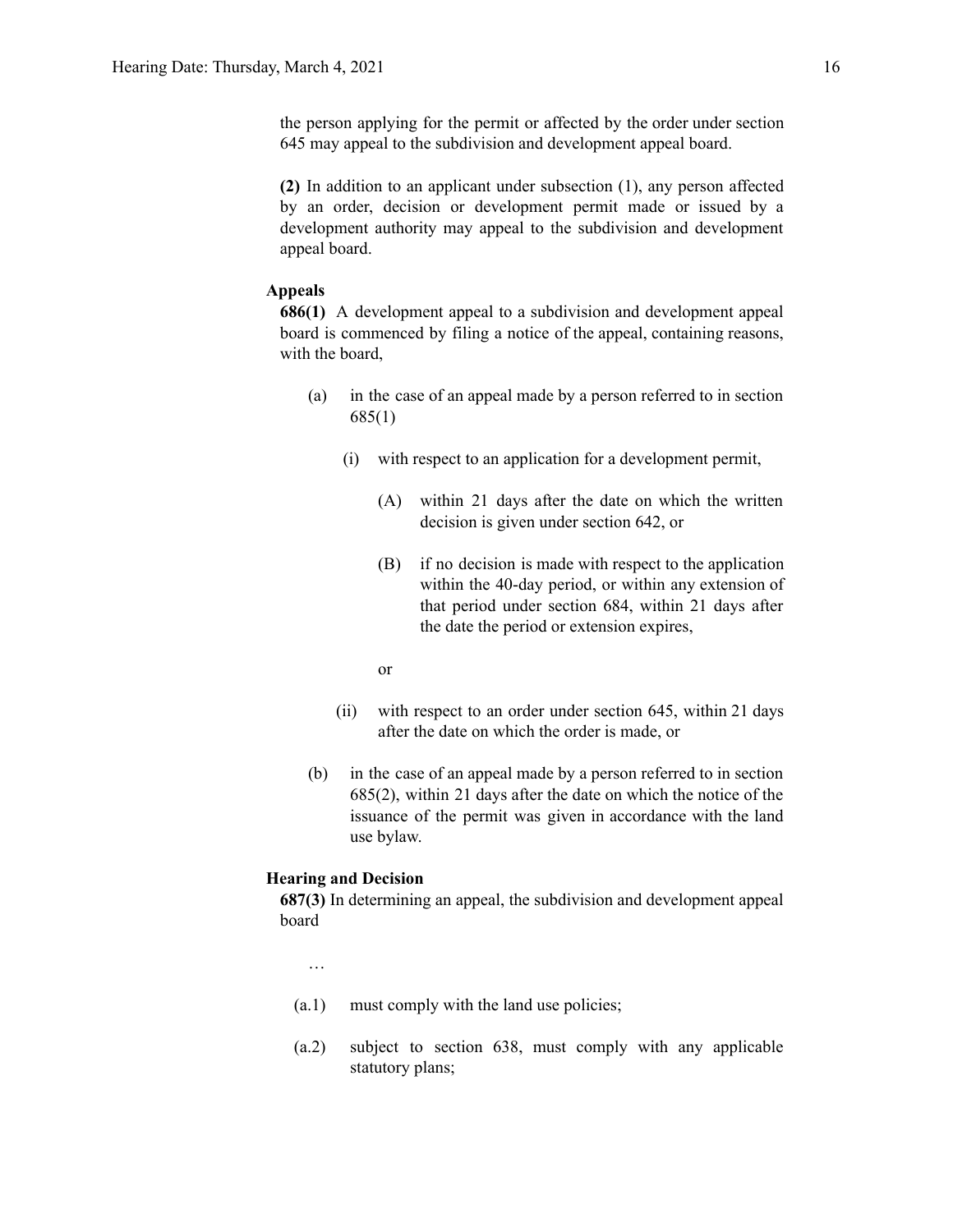- (a.3) subject to clause (d), must comply with any land use bylaw in effect;
- (a.4) must comply with the applicable requirements of the regulations under the *Gaming, Liquor and Cannabis Act* respecting the location of premises described in a cannabis licence and distances between those premises and other premises;
	- …
	- (c) may confirm, revoke or vary the order, decision or development permit or any condition attached to any of them or make or substitute an order, decision or permit of its own;
	- (d) may make an order or decision or issue or confirm the issue of a development permit even though the proposed development does not comply with the land use bylaw if, in its opinion,
		- (i) the proposed development would not
			- (A) unduly interfere with the amenities of the neighbourhood, or
			- (B) materially interfere with or affect the use, enjoyment or value of neighbouring parcels of land,
		- and
		- (ii) the proposed development conforms with the use prescribed for that land or building in the land use bylaw.

#### **General Provisions from the** *Edmonton Zoning Bylaw:*

Under section 110.3(4), a **Major Home Based Business** is a **Discretionary Use** in the **(RF1) Single Detached Residential Zone.**

Under section 7.3(7), **Major Home Based Business** means:

development consisting of the Use of an approved Dwelling or Accessory building by a resident of that Dwelling for one or more businesses that may generate more than one business associated visit per day. The business Use must be secondary to the Residential Use of the building and shall not change the residential character of the Dwelling or Accessory building. The Dwelling may be used as a workplace by a non-resident. This Use includes Bed and Breakfast Operations but does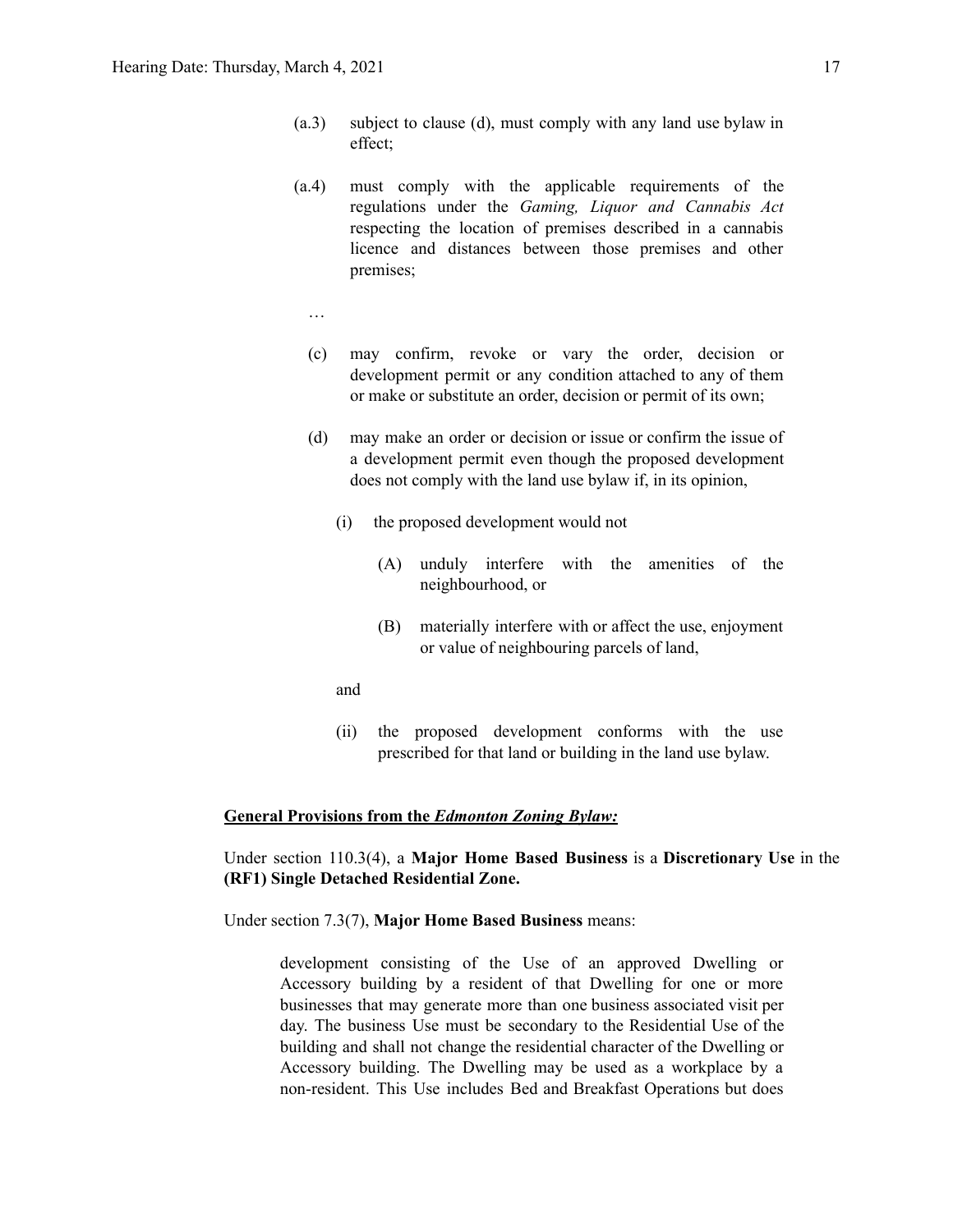not include General Retail Sales, Cannabis Retail Sales or Cannabis Production and Distribution.

Section 110.1 states that the **General Purpose** of the **(RF1) Single Detached Residential Zone** is:

to provide for Single Detached Housing while allowing other forms of small scale housing in the form of Secondary Suites, Garden Suites, Semi-detached Housing and Duplex Housing.

Section 814.1 states that the **General Purpose** of the **Mature Neighbourhood Overlay** is:

to regulate residential development in Edmonton's mature residential neighbourhoods, while responding to the context of surrounding development, maintaining the pedestrian-oriented design of the streetscape, and to provide an opportunity for consultation by gathering input from affected parties on the impact of a proposed variance to the Overlay regulations.

#### *Outdoor Storage*

Section 75.5 states:

there shall be no outdoor business activity, or outdoor storage of material or equipment associated with the business. Indoor storage related to the business activity shall be allowed in either the Dwelling or Accessory buildings.

#### **Development Officer's Determination**

**Outdoor storage - Allow the storage of one trailer associated with the business (Section 75.5).**

[unedited]

#### *Major Home Based Business*

Under section 75 a **Major Home Based Business** shall comply with the following regulations:

1. there shall be no exterior display or advertisement other than an identification plaque or Sign a maximum of 20 cm x 30.5 cm in size located on the Dwelling;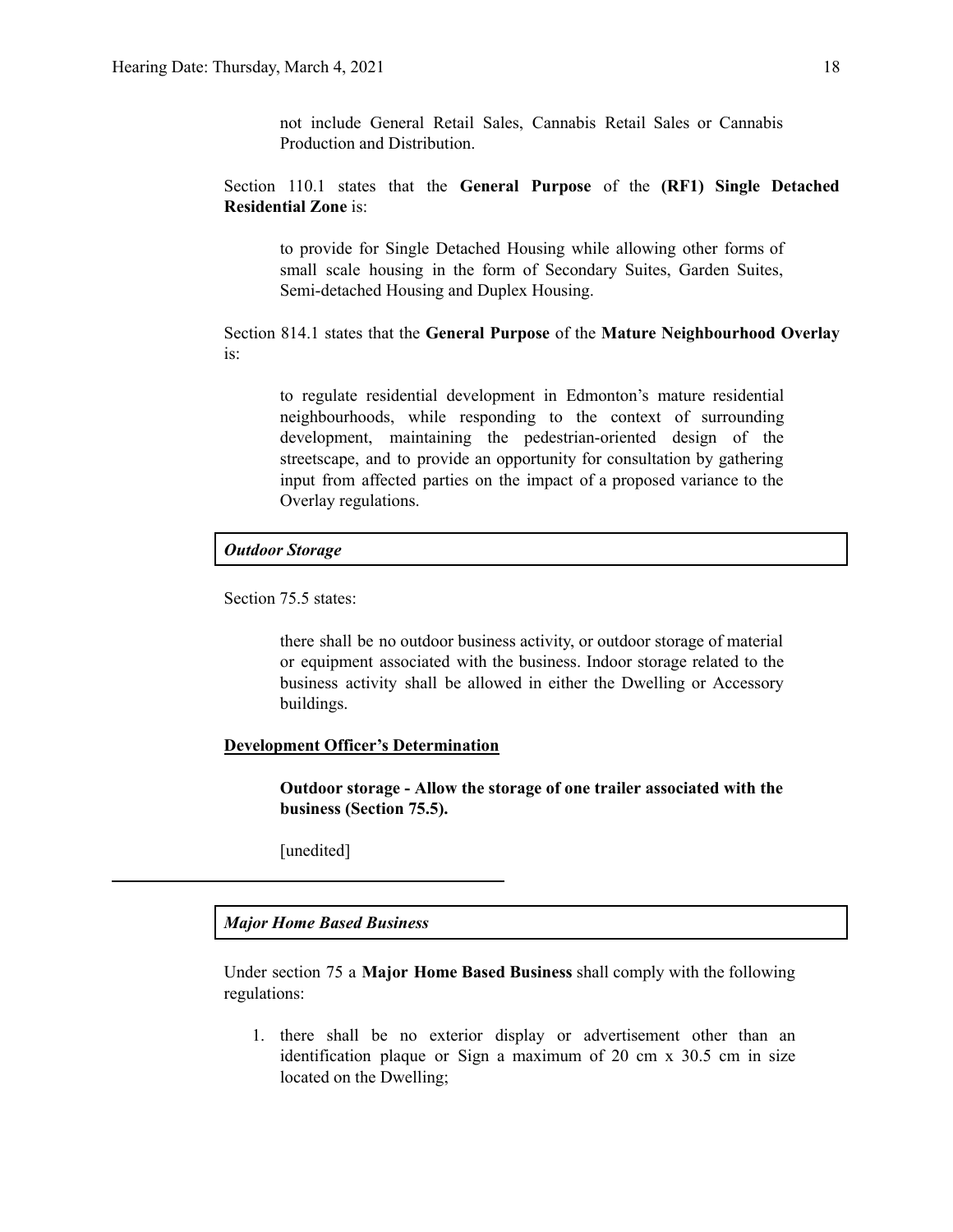- 2. there shall be no mechanical or electrical equipment used that creates external noise, or visible and audible interference with home electronics equipment in adjacent Dwellings;
- 3. the Major Home Based Business shall not generate pedestrian or vehicular traffic, or parking, in excess of that which is characteristic of the Zone in which it is located:
- 4. the number of non-resident employees or business partners working on-site shall not exceed two at any one time;
- **5. there shall be no outdoor business activity, or outdoor storage of material or equipment associated with the business. Indoor storage related to the business activity shall be allowed in either the Dwelling or Accessory buildings;**
- 6. the Major Home Based Business shall not change the principal character or external appearance of the Dwelling or Accessory buildings;
- 7. a Bed and Breakfast Operation, operating as a Major Home Based Business shall have a maximum of two Sleeping Units. Cooking facilities shall not be located within the Sleeping Units. In addition to any other parking requirements of this Bylaw, one additional parking space shall be provided for each Sleeping Unit;
- 8. in addition to the information requirements of subsection 13.1 of this Bylaw, each application for a Development Permit for the Use Major Home Based Business shall include a description of the business to be undertaken at the premises, an indication of the number of business visits per week, provision for parking, and where any materials or equipment associated with the business use are to be stored; and
- 9. the Major Home Based Business shall not be allowed if, in the opinion of the Development Officer, such Use would be more appropriately located in a Commercial or Industrial Zone having regard for the overall compatibility of the Use with the residential character of the area.
- 10. a Major Home Based Business shall not be allowed within the same principal Dwelling containing a Secondary Suite or within the same Site containing a Garden Suite and an associated principal Dwelling, unless the Home Based Business is a Bed and Breakfast Operation and the Secondary Suite or the Garden Suite is an integral part of the Bed and Breakfast Operation.

**\_\_\_\_\_\_\_\_\_\_\_\_\_\_\_\_\_\_\_\_\_\_\_\_\_\_\_\_\_\_\_\_\_\_\_\_\_\_\_\_\_\_\_\_\_\_\_\_\_\_\_\_\_\_\_\_\_\_\_\_\_\_\_\_\_\_\_\_\_\_\_\_\_\_\_**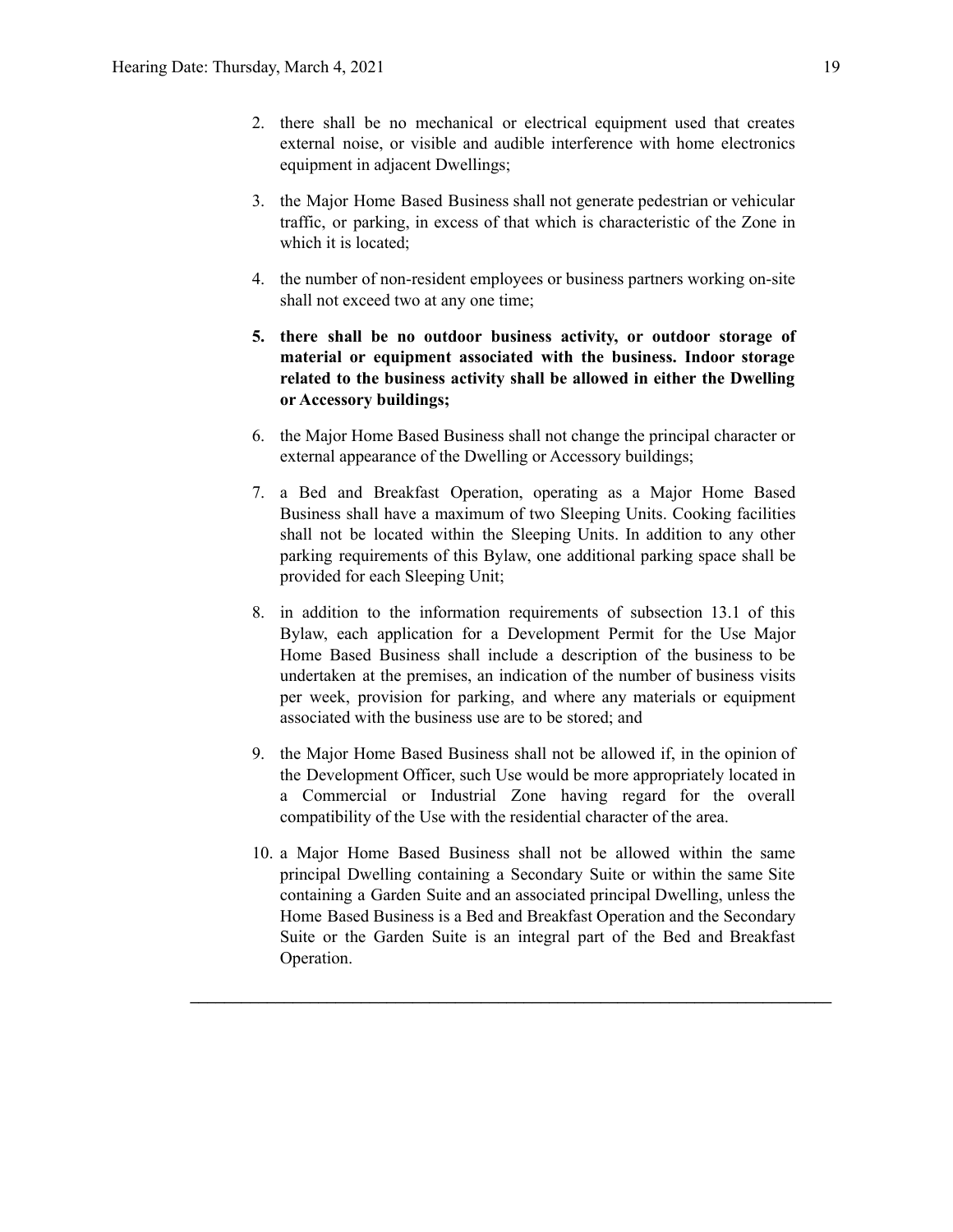## Notice to Applicant/Appellant

Provincial legislation requires that the Subdivision and Development Appeal Board issue its official decision in writing within fifteen days of the conclusion of the hearing.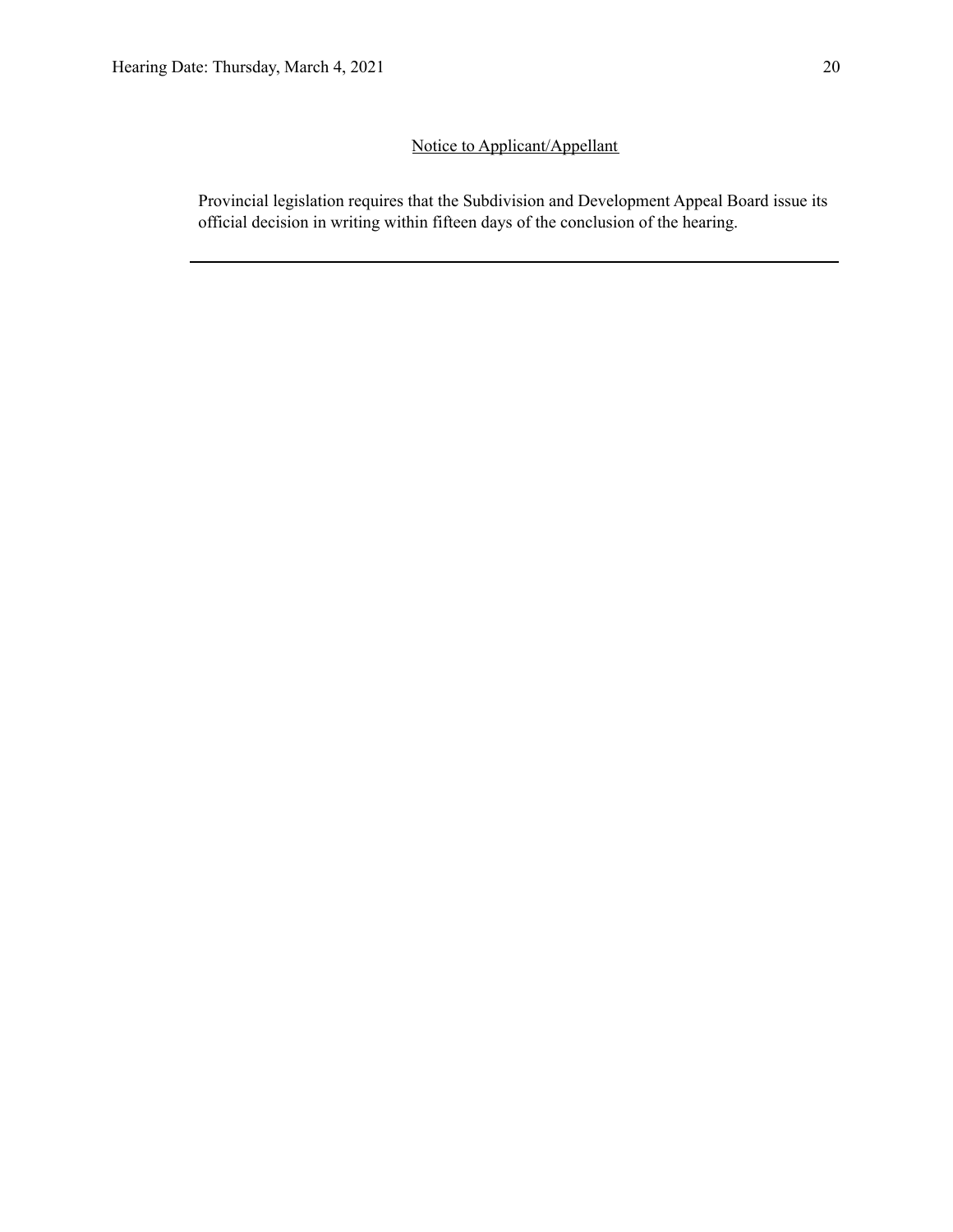| <b>Edmonton</b>                                                                               | Project Number: 380392546-001<br><b>Application Date:</b><br>DEC 08, 2020<br>Printed:<br>February 5, 2021 at 8:04 AM<br>Page:<br>1 of 3     |  |  |  |  |  |
|-----------------------------------------------------------------------------------------------|---------------------------------------------------------------------------------------------------------------------------------------------|--|--|--|--|--|
| <b>Home Occupation</b>                                                                        |                                                                                                                                             |  |  |  |  |  |
| the limitations and conditions of this permit, of the Edmonton Zoning Bylaw 12800 as amended. | This document is a record of a Development Permit application, and a record of the decision for the undertaking described below, subject to |  |  |  |  |  |
| <b>Applicant</b><br>Property Address(es) and Legal Description(s)<br>8931 - 150 STREET NW     |                                                                                                                                             |  |  |  |  |  |
|                                                                                               | Plan 3235KS Blk 2 Lot 18                                                                                                                    |  |  |  |  |  |
|                                                                                               | <b>Specific Address(es)</b>                                                                                                                 |  |  |  |  |  |
|                                                                                               | Entryway: 8931 - 150 STREET NW                                                                                                              |  |  |  |  |  |
|                                                                                               | Building: 8931 - 150 STREET NW                                                                                                              |  |  |  |  |  |
| <b>Scope of Permit</b><br>CONSTRUCTION LTD). Expires Jan. 20, 2021.                           | To operate a Major Home Based Business - General Contractor with storage of dump trailer in rear yard (SAFEGUARD                            |  |  |  |  |  |
| <b>Permit Details</b>                                                                         |                                                                                                                                             |  |  |  |  |  |
| # of business related visits/day:                                                             | # of vehicles at one time:                                                                                                                  |  |  |  |  |  |
| Administration Office Only?: Y                                                                | Business has Trailers or Equipment?: N                                                                                                      |  |  |  |  |  |
| Class of Permit: Class B                                                                      | Description of Business: Contractor with storage of dump<br>trailer in rear yard.                                                           |  |  |  |  |  |
| Do you live at the property?: Y                                                               | Expiry Date: 2026-01-20 00:00:00                                                                                                            |  |  |  |  |  |
| Outdoor storage on site?:                                                                     |                                                                                                                                             |  |  |  |  |  |
| <b>Development Permit Decision</b><br>Approved                                                |                                                                                                                                             |  |  |  |  |  |
| Issue Date: Jan 20, 2021 Development Authority: FOLKMAN, JEREMY                               |                                                                                                                                             |  |  |  |  |  |
|                                                                                               |                                                                                                                                             |  |  |  |  |  |
|                                                                                               |                                                                                                                                             |  |  |  |  |  |
|                                                                                               |                                                                                                                                             |  |  |  |  |  |
|                                                                                               |                                                                                                                                             |  |  |  |  |  |
|                                                                                               |                                                                                                                                             |  |  |  |  |  |
|                                                                                               |                                                                                                                                             |  |  |  |  |  |
|                                                                                               |                                                                                                                                             |  |  |  |  |  |
|                                                                                               |                                                                                                                                             |  |  |  |  |  |
|                                                                                               |                                                                                                                                             |  |  |  |  |  |
|                                                                                               |                                                                                                                                             |  |  |  |  |  |
|                                                                                               |                                                                                                                                             |  |  |  |  |  |
|                                                                                               |                                                                                                                                             |  |  |  |  |  |
|                                                                                               |                                                                                                                                             |  |  |  |  |  |
|                                                                                               |                                                                                                                                             |  |  |  |  |  |
|                                                                                               |                                                                                                                                             |  |  |  |  |  |
|                                                                                               |                                                                                                                                             |  |  |  |  |  |
|                                                                                               |                                                                                                                                             |  |  |  |  |  |
|                                                                                               |                                                                                                                                             |  |  |  |  |  |
|                                                                                               |                                                                                                                                             |  |  |  |  |  |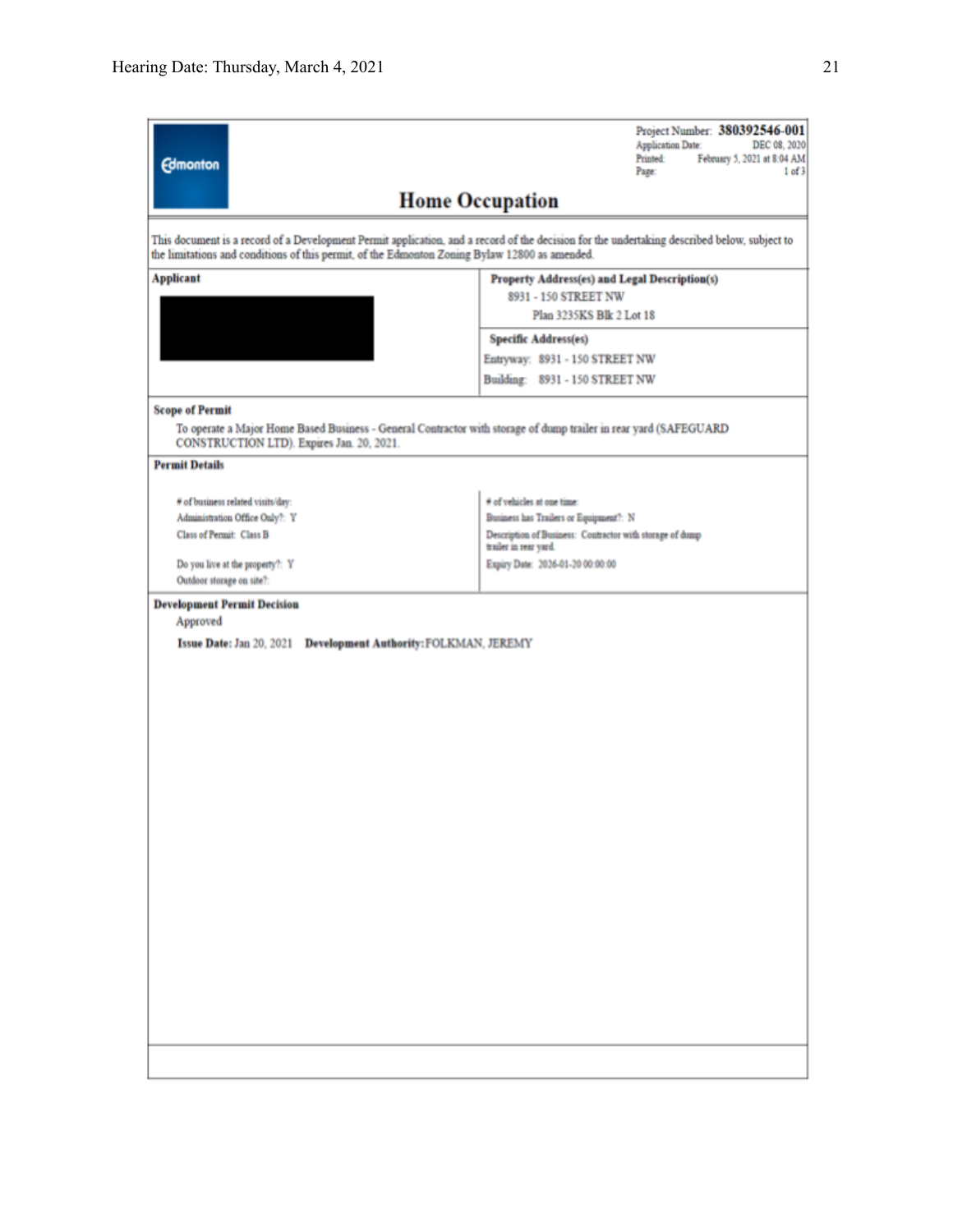| <b>Edmonton</b> |                                                                                                                                                                                                                                                                                                                                                                                                             | <b>Application Date:</b><br>Printed:<br>Page: | Project Number: 380392546-001<br>DEC 08, 2020<br>February 5, 2021 at 8:04 AM<br>$2$ of $3$ |  |  |  |
|-----------------|-------------------------------------------------------------------------------------------------------------------------------------------------------------------------------------------------------------------------------------------------------------------------------------------------------------------------------------------------------------------------------------------------------------|-----------------------------------------------|--------------------------------------------------------------------------------------------|--|--|--|
|                 | <b>Home Occupation</b>                                                                                                                                                                                                                                                                                                                                                                                      |                                               |                                                                                            |  |  |  |
|                 | <b>Subject to the Following Conditions</b><br>Unless otherwise stated, all references to "section numbers" refer to the authority under the Edmonton Zoning Bylaw #12800, as<br>amended.                                                                                                                                                                                                                    |                                               |                                                                                            |  |  |  |
|                 | 1. The business owner must live at the site. The business use must be secondary to the residential use of the building and shall not<br>change the residential character of the Dwelling or Accessory Building (Section 7.3(7)).                                                                                                                                                                            |                                               |                                                                                            |  |  |  |
|                 | 2. There shall be no exterior display or advertisement other than an identification plaque or sign a maximum of 20 cm (8") x 30.5<br>cm (12") in size located on the dwelling (Section 75.1).                                                                                                                                                                                                               |                                               |                                                                                            |  |  |  |
|                 | 3. The Major Home Based Business shall not generate pedestrian or vehicular traffic, or parking, in excess of that which is<br>characteristic of the Zone in which it is located (Section 75.3).                                                                                                                                                                                                            |                                               |                                                                                            |  |  |  |
|                 | 4. If non-resident employees or business partners are working on-site, the maximum number shall not exceed the number applied<br>for with this application.                                                                                                                                                                                                                                                 |                                               |                                                                                            |  |  |  |
|                 | 5. If there are visits associated with the business the number shall not exceed the number applied for with this application.                                                                                                                                                                                                                                                                               |                                               |                                                                                            |  |  |  |
|                 | 6. The site shall not be used as a daily rendezvous for employees or business partners.                                                                                                                                                                                                                                                                                                                     |                                               |                                                                                            |  |  |  |
|                 | 7. There shall be no outdoor business activities, or outdoor storage of material or equipment associated with the business (Section<br>75.5).                                                                                                                                                                                                                                                               |                                               |                                                                                            |  |  |  |
|                 | 8. No offensive noise, odour, vibration, smoke, litter, heat or other objectionable effect shall be produced.                                                                                                                                                                                                                                                                                               |                                               |                                                                                            |  |  |  |
|                 | 9. Fabrications of business related materials are prohibited.                                                                                                                                                                                                                                                                                                                                               |                                               |                                                                                            |  |  |  |
|                 | 10. All commercial and industrial equipment, including but not limited to Bobcats, are not permitted at the site. The equipment<br>shall be stored at an approved storage facility.                                                                                                                                                                                                                         |                                               |                                                                                            |  |  |  |
|                 | 11. All commercial, industrial and overweight vehicles shall be parked at an approved storage facility. The Development Permit<br>may be revoked if any commercial, industrial and overweight vehicles are parked or stored at the residential site.                                                                                                                                                        |                                               |                                                                                            |  |  |  |
|                 | 12. One or more enclosed or empty non-enclosed trailer with less than 4500kg gross vehicle weight shall be parked at an approved<br>storage facility, unless a variance has been granted for an enclosed or empty non-enclosed trailer for this Major Home Based<br>Business.                                                                                                                               |                                               |                                                                                            |  |  |  |
|                 | 13. All parking for the Dwelling and Home Based Business must be accommodated on site, unless a parking variance has been<br>granted for this Major Home Based Business.                                                                                                                                                                                                                                    |                                               |                                                                                            |  |  |  |
|                 | 14. This Development Permit may be cancelled at any time if the Home Based Business as stated in the Permit Details changes<br>(Section 17.2).                                                                                                                                                                                                                                                              |                                               |                                                                                            |  |  |  |
|                 | 15. This approval is for a 5 year period from the date of this decision. A new Development Permit must be obtained to continue to<br>operate the business from this location. This Development Permit expires on Jan. 20, 2021.                                                                                                                                                                             |                                               |                                                                                            |  |  |  |
|                 | Notes:                                                                                                                                                                                                                                                                                                                                                                                                      |                                               |                                                                                            |  |  |  |
|                 | 1. An approved Development Permit means that the proposed development has been reviewed against the provisions of this bylaw.<br>It does not remove obligations to conform with other legislation, bylaws or land title instruments such as the Municipal<br>Government Act, the Edmonton Building Permit Bylaw or any caveats, covenants or easements that might be attached to the Site<br>(Section 5.2). |                                               |                                                                                            |  |  |  |
|                 | 2. This Development Permit is not a Business License.                                                                                                                                                                                                                                                                                                                                                       |                                               |                                                                                            |  |  |  |
|                 |                                                                                                                                                                                                                                                                                                                                                                                                             |                                               |                                                                                            |  |  |  |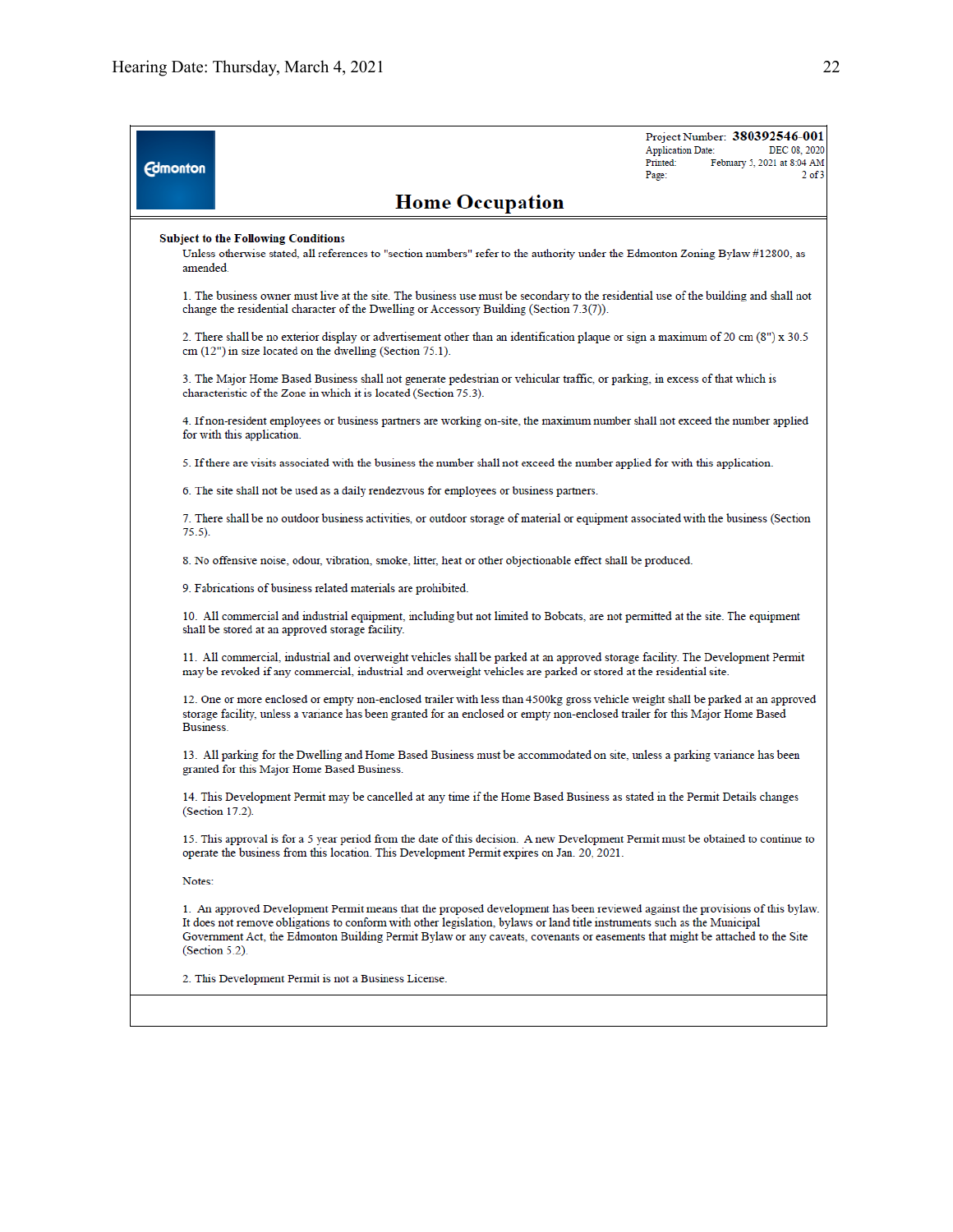| <b>Edmonton</b>                                                                                                                                                                                                                                                                                  |                                                     | <b>Home Occupation</b>                     |                             | <b>Application Date:</b><br>Printed:<br>Page: | Project Number: 380392546-001<br>DEC 08, 2020<br>February 5, 2021 at 8:04 AM<br>$3$ of $3$ |
|--------------------------------------------------------------------------------------------------------------------------------------------------------------------------------------------------------------------------------------------------------------------------------------------------|-----------------------------------------------------|--------------------------------------------|-----------------------------|-----------------------------------------------|--------------------------------------------------------------------------------------------|
| 3. Subject to the right of appeal. The permit is not valid until the required Notification Period expires (date noted below in<br>accordance with Section 21.1 and 17.1).<br><b>Variances</b><br>Outdoor storage - Allow the storage of one trailer associated with the business (Section 75.5). |                                                     |                                            |                             |                                               |                                                                                            |
| <b>Rights of Appeal</b><br>This approval is subject to the right of appeal as outlined in Chapter 24, Section 683 through 689 of the Municipal Government<br>Amendment Act.<br>Notice Period Begins: Jan 26, 2021                                                                                |                                                     | Ends: Feb 16, 2021                         |                             |                                               |                                                                                            |
|                                                                                                                                                                                                                                                                                                  |                                                     |                                            |                             |                                               |                                                                                            |
| Fees<br>Dev. Application Fee<br>Total GST Amount:<br><b>Totals for Permit:</b>                                                                                                                                                                                                                   | <b>Fee Amount</b><br>\$327.00<br>\$0.00<br>\$327.00 | <b>Amount Paid</b><br>\$327.00<br>\$327.00 | Receipt#<br>03784103756Z001 | <b>Date Paid</b><br>Dec 16, 2020              |                                                                                            |
|                                                                                                                                                                                                                                                                                                  |                                                     |                                            |                             |                                               |                                                                                            |
|                                                                                                                                                                                                                                                                                                  |                                                     |                                            |                             |                                               |                                                                                            |
|                                                                                                                                                                                                                                                                                                  |                                                     |                                            |                             |                                               |                                                                                            |
|                                                                                                                                                                                                                                                                                                  |                                                     |                                            |                             |                                               |                                                                                            |
|                                                                                                                                                                                                                                                                                                  |                                                     |                                            |                             |                                               |                                                                                            |
|                                                                                                                                                                                                                                                                                                  |                                                     |                                            |                             |                                               |                                                                                            |
|                                                                                                                                                                                                                                                                                                  |                                                     |                                            |                             |                                               |                                                                                            |
|                                                                                                                                                                                                                                                                                                  |                                                     |                                            |                             |                                               |                                                                                            |
|                                                                                                                                                                                                                                                                                                  |                                                     |                                            |                             |                                               |                                                                                            |